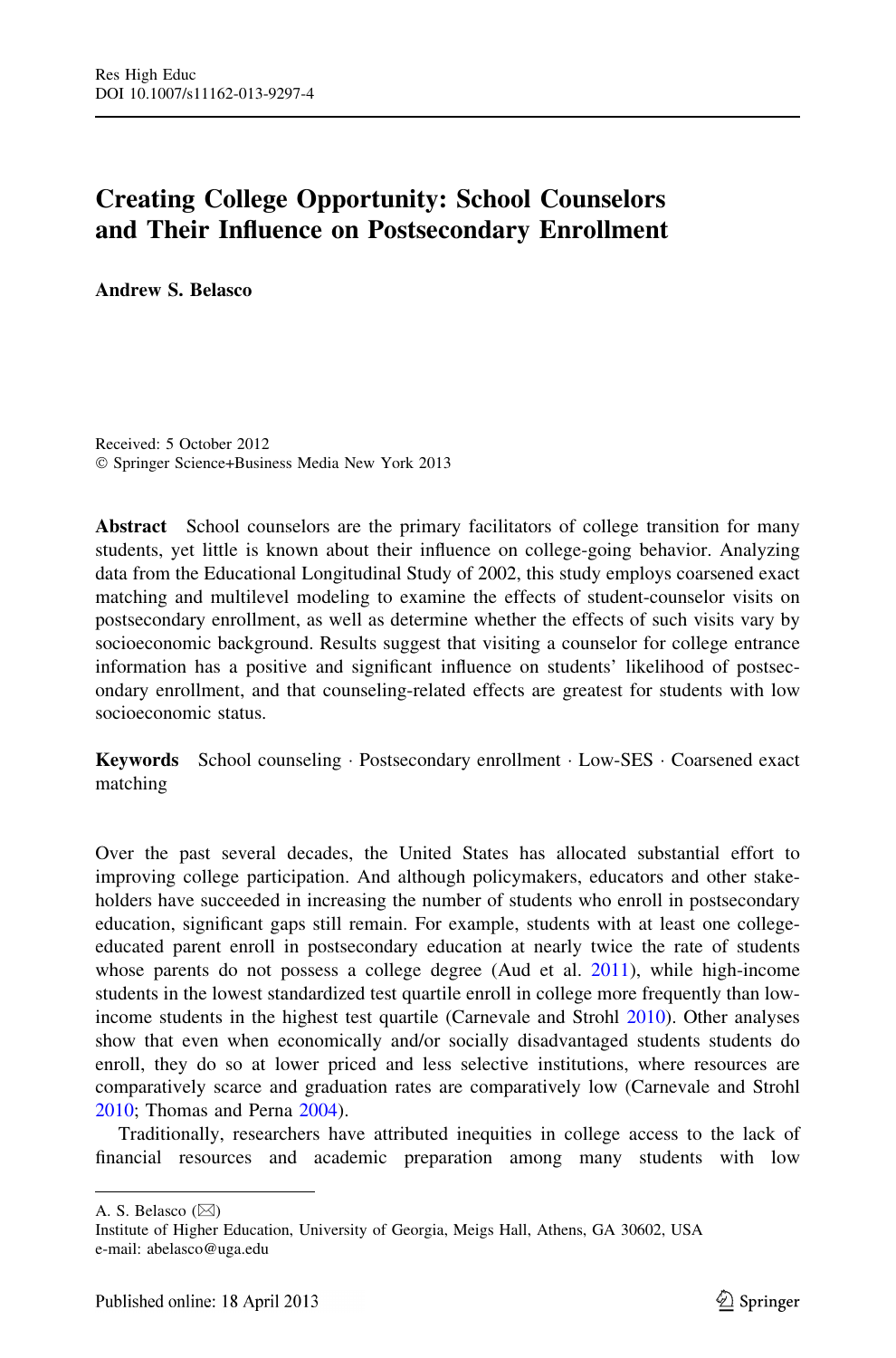socioeconomic status (Adelman [2006](#page-18-0); Heller [1999](#page-20-0); St. John [2003](#page-22-0)). More recently, however, researchers have called attention to the insufficient and/or inaccurate information that a number of low-SES students have with respect to college admissions and financial aid (Bettinger et al. [2009;](#page-19-0) Perna [2006;](#page-22-0) Tierney and Venegas [2009](#page-23-0)). Several studies, for instance, reveal that low-SES students are more likely to overestimate college costs, underestimate the availability of financial aid, and exhibit poor knowledge about the academic prerequisites to college attendance (Avery and Kane [2004](#page-19-0); Deil-Amen and Tevis [2010;](#page-20-0) Grodsky and Jones [2004](#page-20-0); Horn, Chen and Chapman [2003](#page-20-0)). Unforunately, collegerelated disparities between low-SES students and their more advantage counterparts are often exacerbated by the conditions in which low-SES students reside. McDonough ([1997](#page-21-0)) and Perna [\(2006](#page-22-0)), for example, assert that the availability of college information is closely tied to socioeconomic environment, and that low-SES students are unlikely to have adequate access to individuals within their homes or communities who can transmit college knowledge and promote college enrollment. As a result, many low-SES students are driven to rely on their respective schools for college-related support (Venezia et al. [2003\)](#page-23-0).

Currently, there is no school professional more important to improving college knowledge than the high school counselor (McDonough [2005\)](#page-21-0). This is especially so in the case of disadvantaged populations, as students and parents with low socioeconomic status learn most via their involvement with a counselor (Kim and Schneider [2005;](#page-21-0) Plank and Jordan [2001](#page-22-0)). Prior research suggests that school counselors facilitate college participation by encouraging college aspirations (Holcomb-McCoy [2010\)](#page-20-0); aiding students' academic preparation (Brown and Trusty [2005](#page-19-0)); guiding students through the college application process (Bryan et al. [2011\)](#page-19-0); elucidating parents' role in college planning (Rowan-Kenyon et al. [2008\)](#page-22-0); and ensuring that schools possess and pursue a college mission (McDonough [1997\)](#page-21-0).

While previous studies support a positive relationship between school counseling and college planning, many students attend schools where they do not have sufficient access to a counselor. NCES (2009) reports a national student-to-counselor ratio of 457 to 1, and ratios are often highest ''in schools where students are facing the greatest economic challenges'' (Bridgeland and Bruce [2011](#page-19-0), p. 20).

The increasingly multifarious role of the school counseling profession also presents obstacles. Venezia and Kirst [\(2005](#page-23-0)) reveal that school counselors now spend the majority of their time addressing the various emotional and administrative needs of students, and are increasingly assigned to job tasks that are inappropriate or unrelated to their designated professional role. As a consequence, many counselors have little time for postsecondary planning. Clinedinst et al. ([2011](#page-20-0)), for example, find that public school counselors devote only 23 % of their time to postsecondary counseling, on average, while McDonough ([2005\)](#page-21-0) estimates that the average counselor currently spends only 38 minutes per year advising each student on college-related matters, which is, presumably, far less than the amount of time required to provide sufficient and adequate college guidance, especially to students coming from families and backgrounds where college-going is not the norm.

Despite some evidence documenting the ability of school counselors to promote college knowledge, and more compelling evidence revealing the lack of college counseling in many U.S. high schools, little research has been devoted to exploring the relationship between student-to-counselor interaction and college participation. As such, the following study attempts to analyze the influence of school counseling on postsecondary enrollment, for low-SES students especially, as their improved educational attainment is critical to meeting America's future education and workforce needs (Lee et al. [2011](#page-21-0)). Specifically, I use nationally representative data from NCES's Education Longitudinal Study of 2002 to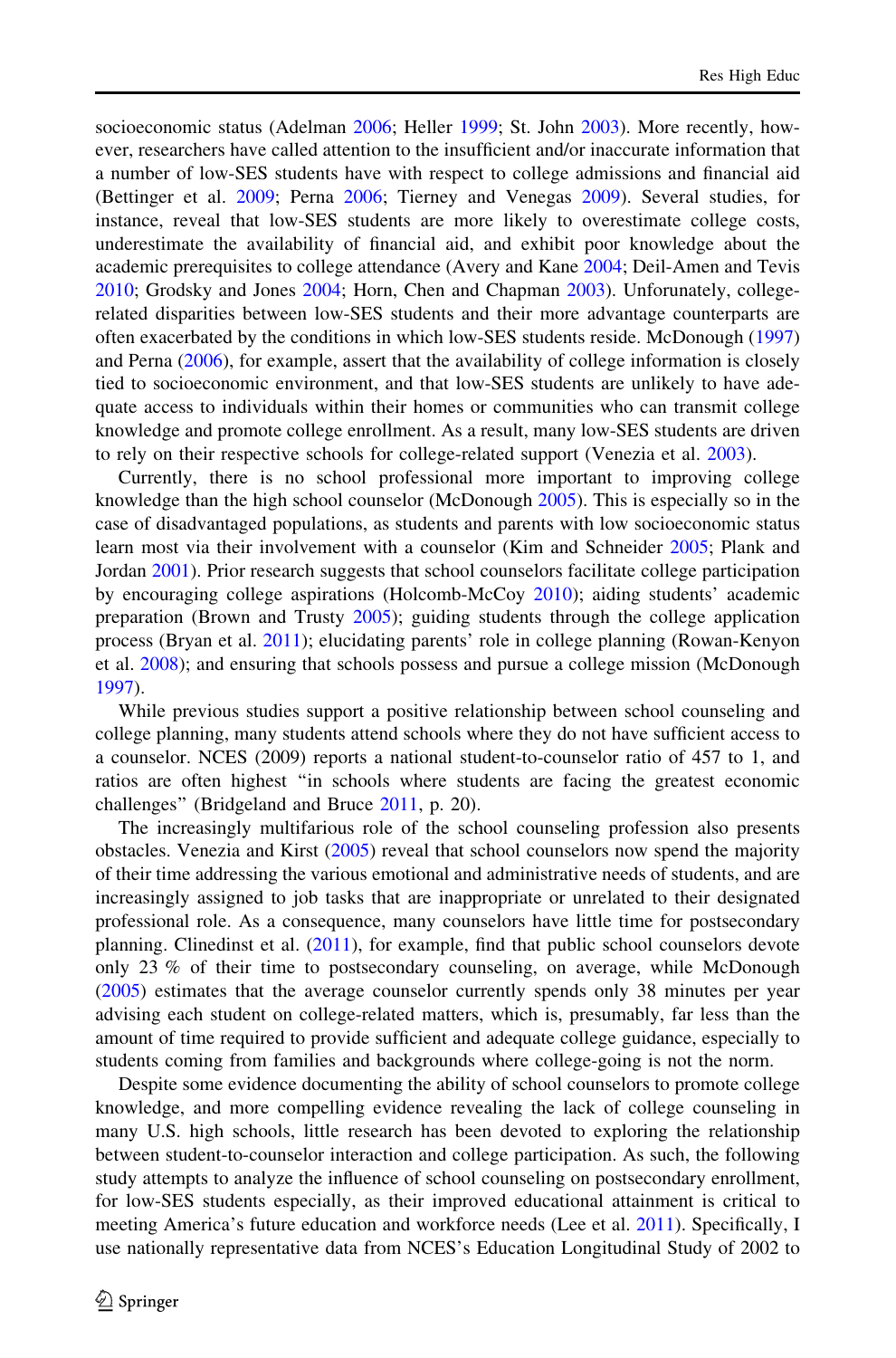examine whether visiting a school counselor for college-related information affects the likelihood of two postsecondary-related outcomes: (1) enrollment in postsecondary education in general; and (2) enrollment at four-year institutions in particular. Ultimately, this study aims to empirically validate prior research describing the positive influence that school counselors may have on the postsecondary trajectories of students.

#### Theory and Evidence

There are several existing theoretical frameworks within which to analyze postsecondary enrollment behavior and the influence that school counselors may have on low-SES students. Each contributes important but partial understanding of the role that school-based counselors play in the college planning process. Consistent with the most current research on the relationship between high school context and college access (Engberg and Wolniak [2010;](#page-20-0) Rowan-Kenyon et al. [2011\)](#page-22-0), this study is guided by theories of both human and social capital.

From an economic standpoint, human capital theory promotes our understanding of postsecondary choice by framing the decision to attend college as one that is based on productivity improvement and potential investment returns (Becker [1993](#page-19-0)). Generally, it predicts that students with more financial resources and academic preparation will be more likely to enroll in postsecondary education (Catsiapis [1987](#page-19-0)). However, human capital models also suggest that postsecondary choice is not strictly dependent upon accumulated assets or competencies—individuals' choices of whether and where to attend college will also vary according to the context within which they make their college-related decisions. For example, Desjardins and Toutkoushian ([2005\)](#page-20-0), as well as other economic theorists (Becker [1993](#page-19-0); Elwood and Kane [2000](#page-20-0); Paulsen [2001\)](#page-22-0), insist that decisions about education can also be attributed to personal preferences that derive from the attributes or circumstances that shape how individuals perceive the utility of a postsecondary education—such as prior knowledge about college, access to college-related information, and educationrelated goals.

Although human capital theory illuminates the influence of preferences on postsecondary enrollment and choice, it does not attempt to explain how individuals arrive at such preferences (DesJardins and Toutkoushian [2005;](#page-20-0) Perna [2006\)](#page-22-0). Presumably, narrowing the college access gap requires an understanding of how and why students make the postsecondary-related decisions that they make. To make sense of such a process, it is necessary to rely on additional theoretical constructs, namely those which provide insight into the antecedents and determinants of individual choice and behavior. The social capital framework provides one such construct.

Coleman ([1988](#page-20-0)), for example, explains that social capital gives rise to the information flows that facilitate opportunity and material gain. In the case of postsecondary attainment, information is paramount; without information, students cannot navigate and subsequently meet college entry and graduation requirements. While students of high socioeconomic status can look to their primary source of social capital, the family unit, for information about college (Perna and Titus [2005\)](#page-22-0), low-SES students usually do not have such a luxury. Perna ([2004\)](#page-22-0) insists that most low-SES families want to help further their child's education, but their ability to do so is hampered a relative lack of knowledge and experience with respect to college, as well as various economic and psychological barriers.

Bourdieu and Passeron [\(1977\)](#page-19-0) argue that the consistent and growing constraints less advantaged students face in their efforts to access postsecondary education are eventually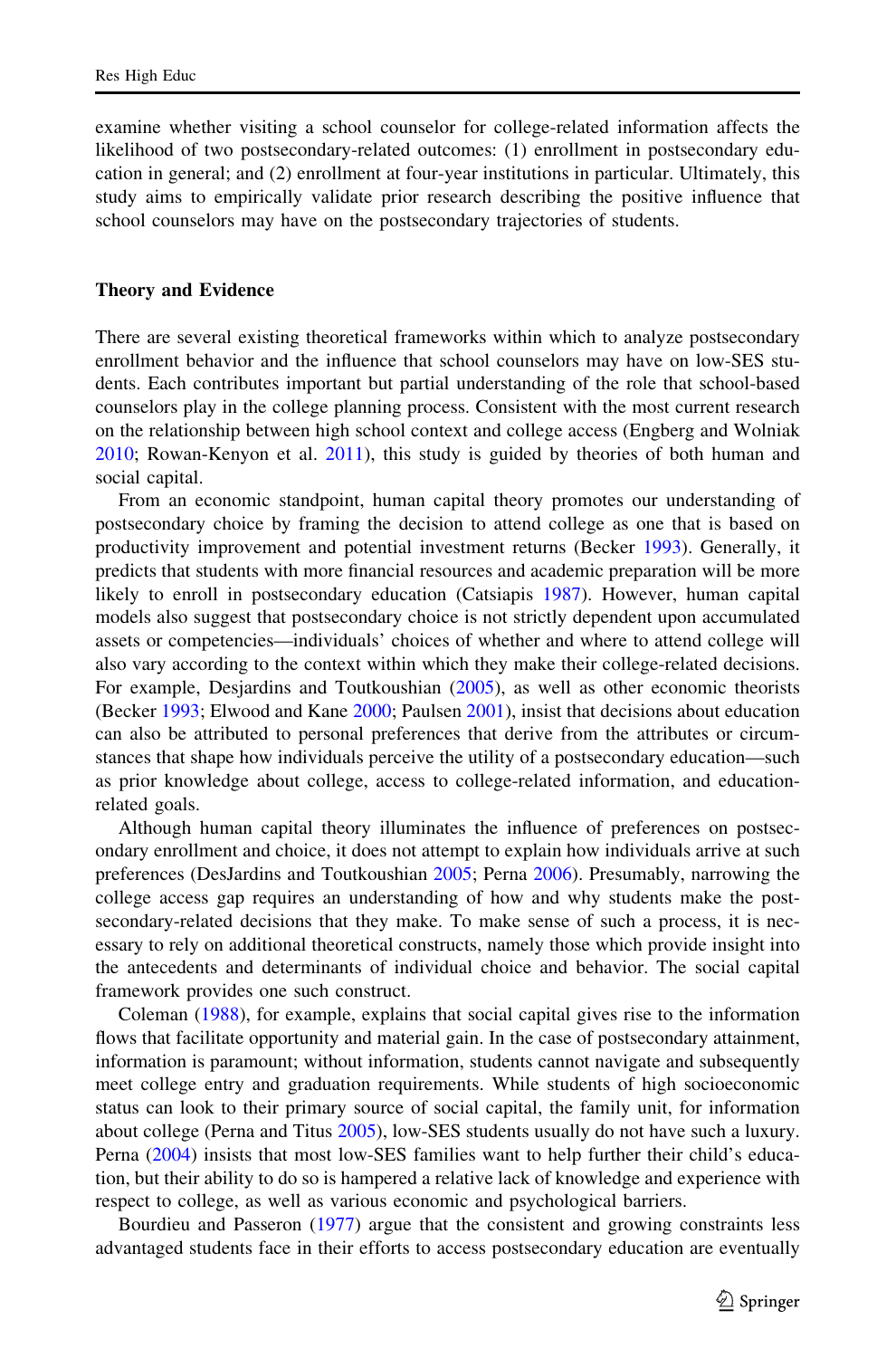absorbed and reflected in habitus—a system of internalized and enduring dispositions toward ''practical'' and ''appropriate'' action (Bourdieu and Wacquant [1992](#page-19-0); McDonough [1997\)](#page-21-0). Ultimately, habitus dictates what is possible for a particular individual (Horvat [2001\)](#page-20-0)—providing a ''filter that implicitly determines what a student 'sees''' (Paulsen and St. John [2002](#page-22-0), p. 196). In the context of postsecondary choice, habitus determines and structures the set of prospective colleges that students perceive as suitable or realistic (Paulsen and St. John [2002\)](#page-22-0). It also generates social-class-based strategies for securing desired and ''acceptable'' college choice outcomes (McDonough [1997](#page-21-0)). For economically advantaged students, this usually includes commencing the college search process early in one's high school career, remediating relative weaknesses in certain academic areas, building a college admissions profile through extensive extracurricular involvement, enrolling in test-prep courses, and even hiring a private college admissions counselor (McDonough et al. [1997](#page-21-0)). While habitus works to strengthen the aspirations and credentials of middle-to-upper class students, it often limits the opportunities of less advantaged populations. For example, Lamont and Lareau [\(1988](#page-21-0)) explain that students with insufficient social capital may lower their postsecondary aspirations or self-select out of college altogether because they are unfamiliar and/or uncomfortable with college-going norms. Their findings are substantiated by later research showing that many low -SES students fail to secure the credentials and financial aid needed for college, in large part, because they feel estranged from the individuals and activities that facilitate postsecondary access and success (Luna De La Rosa [2006\)](#page-21-0).

Despite the phenomenal and material barriers imposed upon individuals with low socioeconomic status, upward mobility is still possible. This is especially so in the case of socioeconomically disadvantaged youth—and in the context of postsecondary access (Stanton-Salazar and Dornbusch [1995\)](#page-22-0). Disadvantaged students, for example, may capitalize upon the expertise of institutional agents within their respective schools—such as counselors—who can provide information and assistance with respect to college planning. In this context, school-based counselors represent what Lin [\(2001](#page-21-0)) and others refer to as "weak ties." According to Granovetter [\(1973](#page-20-0)), weak ties are mere acquaintances, yet serve as a bridge to other social networks normally beyond the reach of an individual—providing access to information and resources different from that provided by one's own network, and which make possible certain activities that were previously unimagined or considered improbable (Granovetter [1983\)](#page-20-0). A primary source of college-related information for low-SES students and their parents (Rowan-Kenyon et al. [2008\)](#page-22-0), school counselors also exert a positive influence on the academic achievement, college aspirations, and college readiness of low-SES populations (Adelman [2006;](#page-18-0) Freeman [1997;](#page-20-0) McDonough [2005;](#page-21-0) Muhammad [2008\)](#page-21-0). Consequently, they fulfill a ''weak-tie'' role by providing low-SES students with the human and social capital needed to prepare for, and transition into, postsecondary education, and which would otherwise be unavailable (Kim and Schneider [2005;](#page-21-0) McDonough [2005;](#page-21-0) Plank and Jordan [2001\)](#page-22-0). While many low-SES families are unable to rely on their immediate social networks for advice or help regarding high school course selection, financial aid application or institutional choice, they may be able to refer to their school counselor for assistance on these and other such college-related matters—at least in theory.

Although theory suggests that school counselors can increase college access, research documenting their impact on postsecondary enrollment specifically is still quite scant. Only a few studies endeavor to examine whether and how counselors improve postsecondary attendance. King's [\(1996](#page-21-0)) descriptive study, for example, found that low-income students were more likely to attend a four-year college if they frequently met with a school counselor who encouraged and supported their attempts to enroll in college. Plank and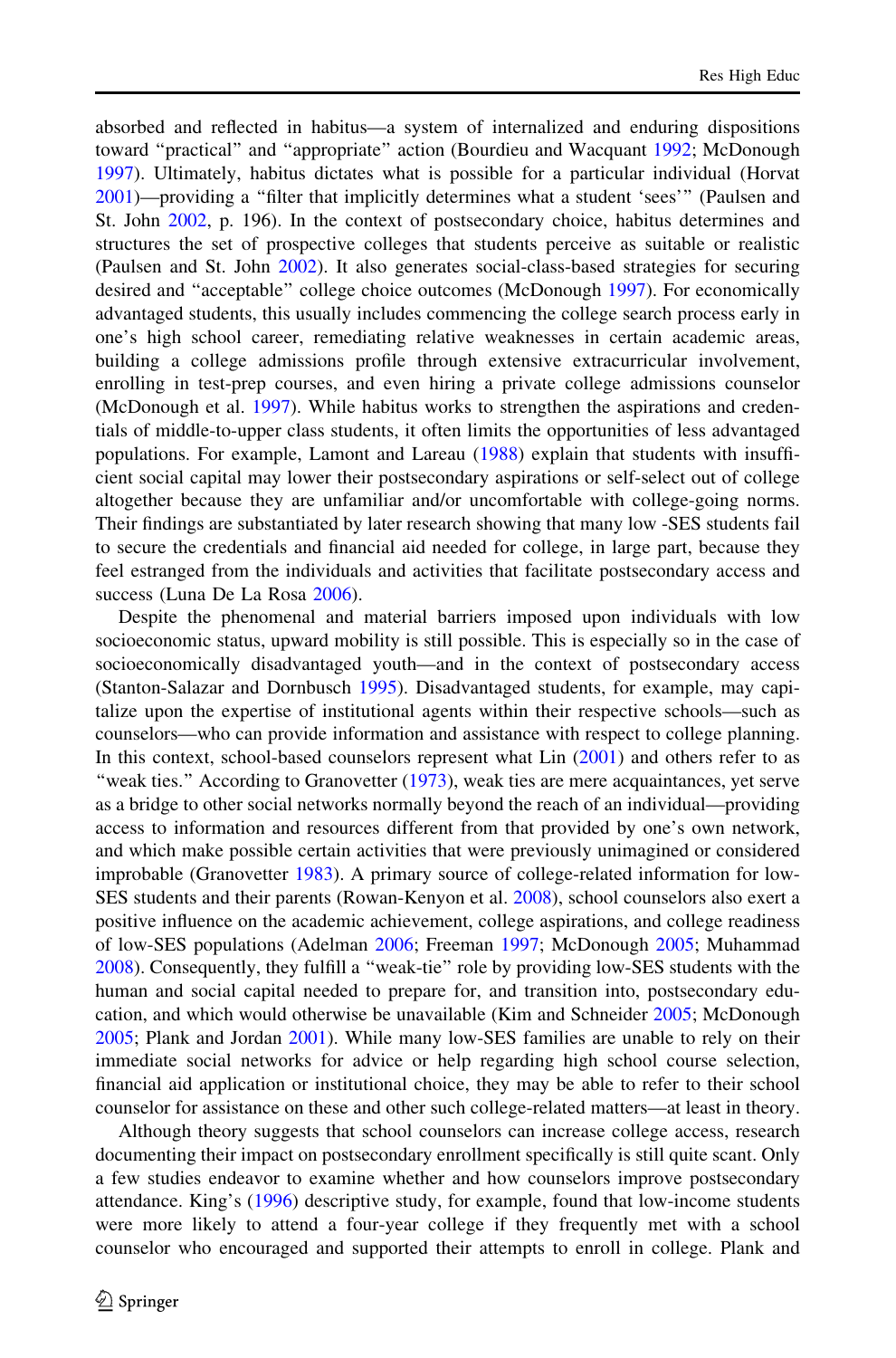Jordan's [\(2001](#page-22-0)) study yielded similar results, and showed that students receiving ''guidance and help from school'' were significantly more likely to attend four-year institutions. However, it is important to note that the variable Plank and Jordan used to measure "guidance and help" did not explicitly cite school counselors as the only or even main source of such help.

Additional research shows that counselors indirectly affect the likelihood of postsecondary attendance. For example, both McDonough ([1997\)](#page-21-0) and Hossler et al. ([1999\)](#page-21-0) found that counselors influenced students' college-related plans through parent interaction and, in particular, by providing parents with college-related information and support. In addition, Lapan et al. ([1997\)](#page-21-0) discovered that students attending high schools with fully implemented guidance counseling programs earned higher grades and received more college-related information—both of which helped to improve their chances of enrolling and persisting in postsecondary education. Finally, Bryan et al. ([2011](#page-19-0)) uncovered a positive relationship between school counseling and college application, a necessary and important precursor to college enrollment.

#### Research Questions

Although the above cited studies provide support for school-based college counseling, none examined—through appropriate statistical methods—whether school counselors, in particular, affected postsecondary enrollment specifically. Therefore, this study aimed to assess the relationship between school-based counseling and the likelihood of postsecondary attendance, particularly, by addressing the following two research questions:

- (1) To what extent do students who visit their school counselor for college-related information have a greater likelihood of enrolling in postsecondary education, and at four-year institutions in particular?
- (2) To what extent does the influence of school-based college counseling vary by socioeconomic status?

# **Methods**

Data and Sample

To answer the above research questions, I relied on data provided by the Educational Longitudinal Study of 2002 (ELS). From 2002 to 2006, NCES used ELS to biennially track the educational progress and transitions of a nationally representative sample of tenth grade students. In addition to including student-level data on academic performance, socioeconomic background, and postsecondary enrollment status, ELS also includes information on the high school experiences of respondents—particularly, and most pertinent to this study—their use of high school counseling services. The initial sample for this study included all ELS respondents—approximately  $16,100$  in total.<sup>1</sup> I then removed from the initial sample respondents who did not compare to at least one other respondent on several

 $<sup>1</sup>$  As explained below in the Analytic Design subsection, I employed full information maximum likelihood</sup> estimation, which allowed for the incorporation of all cases with data on at least one variable included in my model.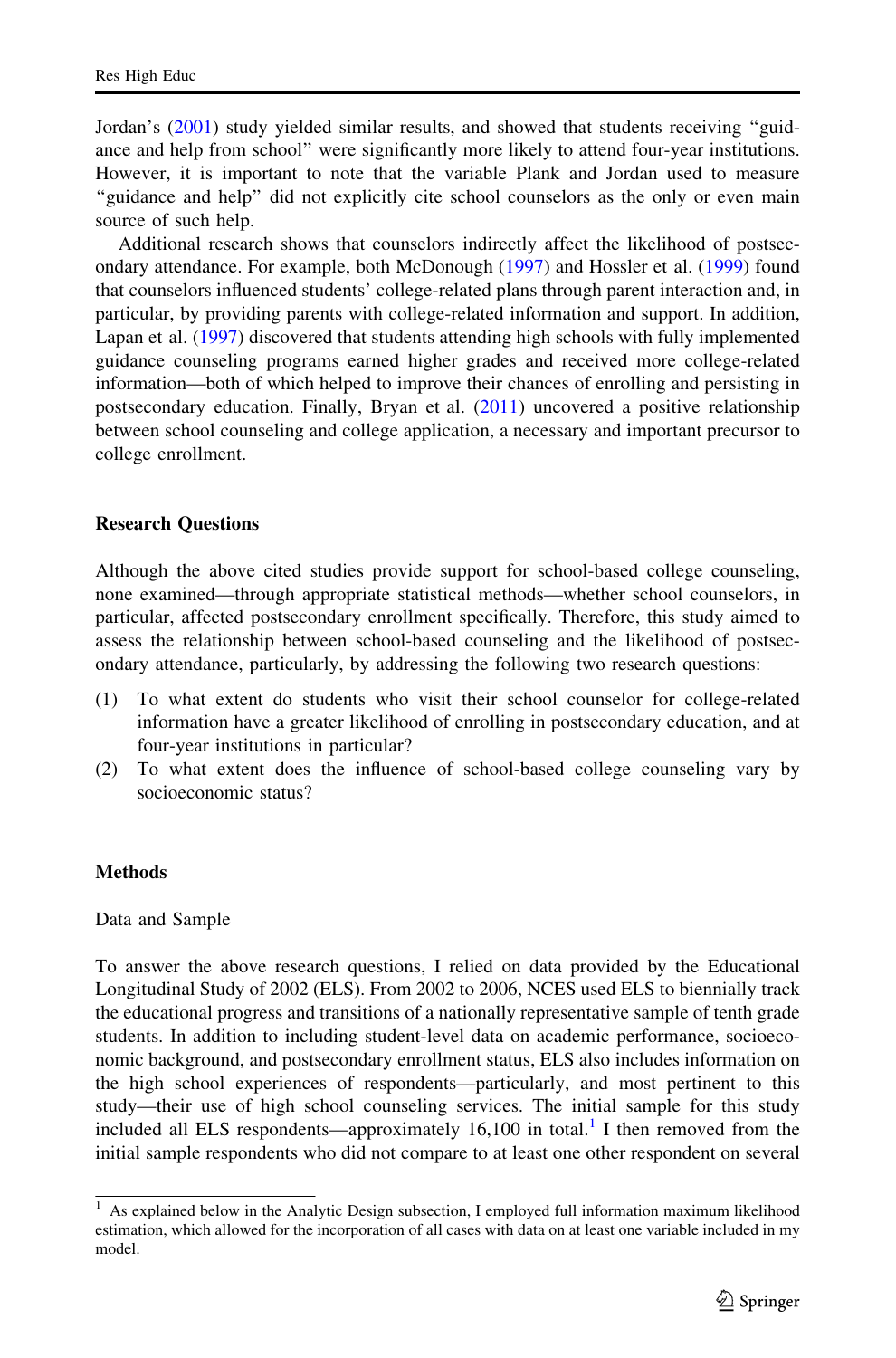covariates that are likely to predict receipt of school-based college counseling.<sup>2</sup> The final analytic sample for this study included 11,260 students from one of 750 schools, and after weighting, represented 2,679,049 students attending approximately 23,500 high schools across the United States.

# Variables

The dependent variable used in this study was categorical and indicated the institutional level of the first college or university students attended as of 2006, the year immediately after respondents were presumed to have graduated from their respective high schools. The original ELS variable was then re-categorized and respondents were classified as having enrolled at a four-year institution, a two-year institution, or as having not enrolled in postsecondary education.

Independent covariates incorporated into the analysis correspond to the theoretical perspectives discussed above, which highlight the importance of both human and social capital to postsecondary enrollment and choice. They included demographic and socio-economic characteristics<sup>3</sup> (Hearn [1991](#page-20-0); McDonough [1997](#page-21-0); Walpole, [2003](#page-23-0)), academic achievement and ability as measured by respondents' high school GPA (grades 9 through 12) and standardized assessment scores<sup>4</sup> (Adelman [2006](#page-18-0); Alon and Tienda [2007\)](#page-19-0), curricular intensity as indicated by the highest math course that respondents have completed<sup>5</sup> (Attewell and Domina [2008](#page-19-0); Martinez and Klopott [2005\)](#page-21-0), and postsecondary expectations (Choy [2001;](#page-19-0) Glick and White [2004;](#page-20-0) Hossler and Gallagher [1987\)](#page-21-0).

In addition to student-level factors, I also accounted for elements of school context that, according to prior research, promote human and social capital and influence the collegegoing behavior of students, namely school control (Coleman and Hoffer [1987](#page-20-0)), student-toteacher ratio (Hill [2008\)](#page-20-0), the percentage of each school's graduates attending four-year colleges and universities (Engberg and Wolniak [2010](#page-20-0)), and a measure indicating the average SES of a school's attendees (McDonough [1997\)](#page-21-0).

My primary independent variable (i.e., my variable of interest) was categorical and derived from two dichotomous variables featured in the ELS study, one of which indicated whether students visited their counselor for college-related information in tenth grade and the other of which indicated whether students visited their counselor for college-related information in twelfth grade. ELS students were categorized as having visited their counselor in both grades, one grade only, or never.

Finally, this study incorporated one interaction term to examine variations in counselor ''effects'' by socioeconomic status, and to determine whether low-SES students do indeed benefit most from their involvement with a school counselor, as prior research has suggested (Kim and Schneider [2005](#page-21-0); Plank and Jordan [2001\)](#page-22-0).

<sup>&</sup>lt;sup>2</sup> See discussion on coarsened exact matching in the Analytic Design subsection.

<sup>&</sup>lt;sup>3</sup> Socioeconomic status is measured by a composite variable featured in ELS:2002/2006 and other NCES large-scale studies, and that is based on five equally weighted components of information provided by students' parents via ELS's base year (2002) parent questionnaire: father's education; mother's education; family income; father's occupation; and mother's occupation. The SES composite variable is continuous, with higher calculated student SES scores assigned to students of higher socioeconomic status.

<sup>4</sup> Scores are from a math and reading standardized assessment administered by NCES during the base year (2002) of the ELS survey.

<sup>5</sup> Math course-taking, in particular, has been identified as the strongest predictor of success in college (Adelman [2006;](#page-18-0) Conley [2005;](#page-20-0) Zelkowski [2010\)](#page-23-0), and also shapes the postsecondary-related decision making of students (Eccles et al. [2004;](#page-20-0) Zeldin et al. [2008\)](#page-23-0).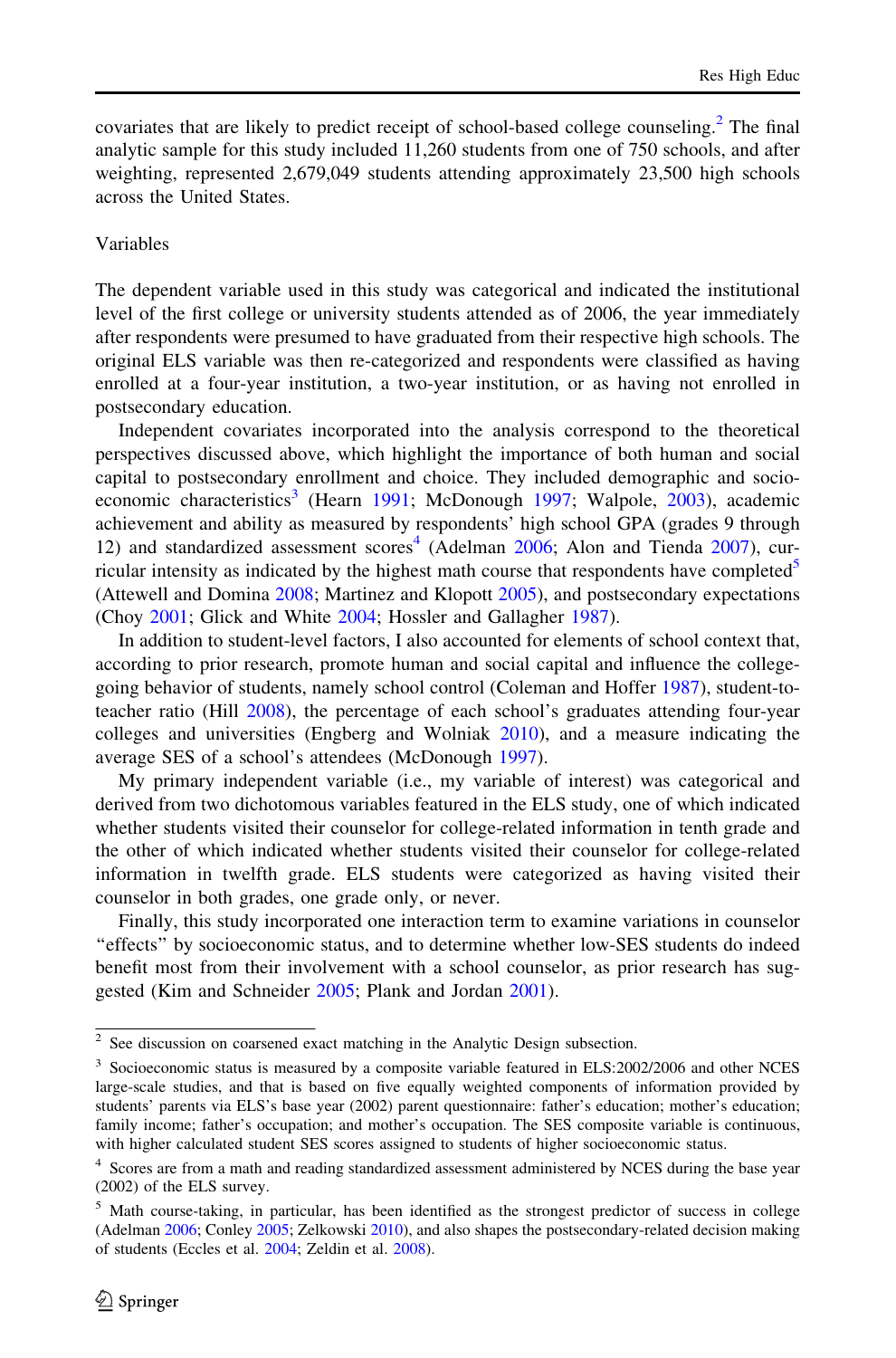#### Analytic Design

To "tease out" the effect of my primary independent variable, it was necessary to consider the possible endogeneity of counselor visitations. Most likely, unobservable factors that affected a student's decision to visit a counselor for college-related information also influenced his or her decision to enroll in postsecondary education. For example, it is likely that students with greater motivation or family support were more inclined to attend college and visit with their counselor. If I did not account for the probable correlation between these two postsecondary-related outcomes, any effects attributed to counselor visitations may have been spurious (Greene [2011\)](#page-20-0), and may have been the result of unobserved characteristics and/or circumstances that moved one to enroll in postsecondary education. Therfore, to reduce the bias associated with my estimates, I strived to control for students' propensity to obtain school-based college counseling, in particular, by employing coarsened exact matching (Iacus et al. [2012](#page-21-0)).

Coarsened exact matching (CEM) is a relatively new, non-parametric technique that controls for the confounding influence pretreatment variables may have on the ability to produce unbiased effect estimates, specifically by reducing a sample to include only observations that compare on characteristics predictive of a treatment or intervention. Like other more popular matching methods, CEM strives to establish covariate balance between treated and control units (i.e., observations). However, CEM is distinctive in that it does not require the researcher to construct a matching algorithm; instead CEM temporarily coarsens each  $k$  treatment-related variable into  $m$  substantively meaningful categories (the number of which is determined by the researcher and which is based on previously established theory and/or practice) and assigns units into one of  $k_{m1} \times k_{m2} \times \ldots k_{mn}$  strata, each of which is weighted according to the number of treated and control units it contains. Observations within strata that do not contain at least one treated and control unit are zeroweighted and set aside, while observations within ''matched'' strata are subsequently uncoarsened and passed on for post-matching analysis. The cycle of coarsening and un-coarsening upon which CEM relies enables users to avoid the ''curse of dimensionality'' that effectively renders exact matching algorithms obsolete (Blackwell et al. [2009](#page-19-0)).

After CEM removes unmatched (i.e., incomparable) observations and a ''matched'' sample is produced, users apply statistical models to estimate the effect of a particular treatment—in this case, counseling:  $TE_i = Y_i(1) - Y_i(0)$ , where  $Y_i(1)$  is the postsecondary enrollment status of an ELS respondent if he/she receives the counseling ''treatment'' and where  $Y_i(0)$  is the postsecondary enrollment status of the same ELS respondent if he/she does not receive treatment. However, since the actual treatment effect is unobserved (observations either receive or do not receive treatment) and varies across units, CEM and other matching techniques instead strive to estimate the sample average treatment effect on the treated (SATT) (Blackwell et al. [2009\)](#page-19-0):

$$
SATT = \frac{1}{n_T} \sum_{i \in T} TE_i
$$
\n(1)

In the context of this study, CEM enabled comparisons between counselees and noncounselees of similar backgrounds, academic records, postsecondary expectations and school environment, and who given their shared *pre-treatment*, observed characteristics, were likely to compare on unobserved characteristics that predict both treatment and outcome. While other matching techniques, like those using propensity scores (PSM) or Mahalanobis distances (MD), also strive to achieve comparability between treated and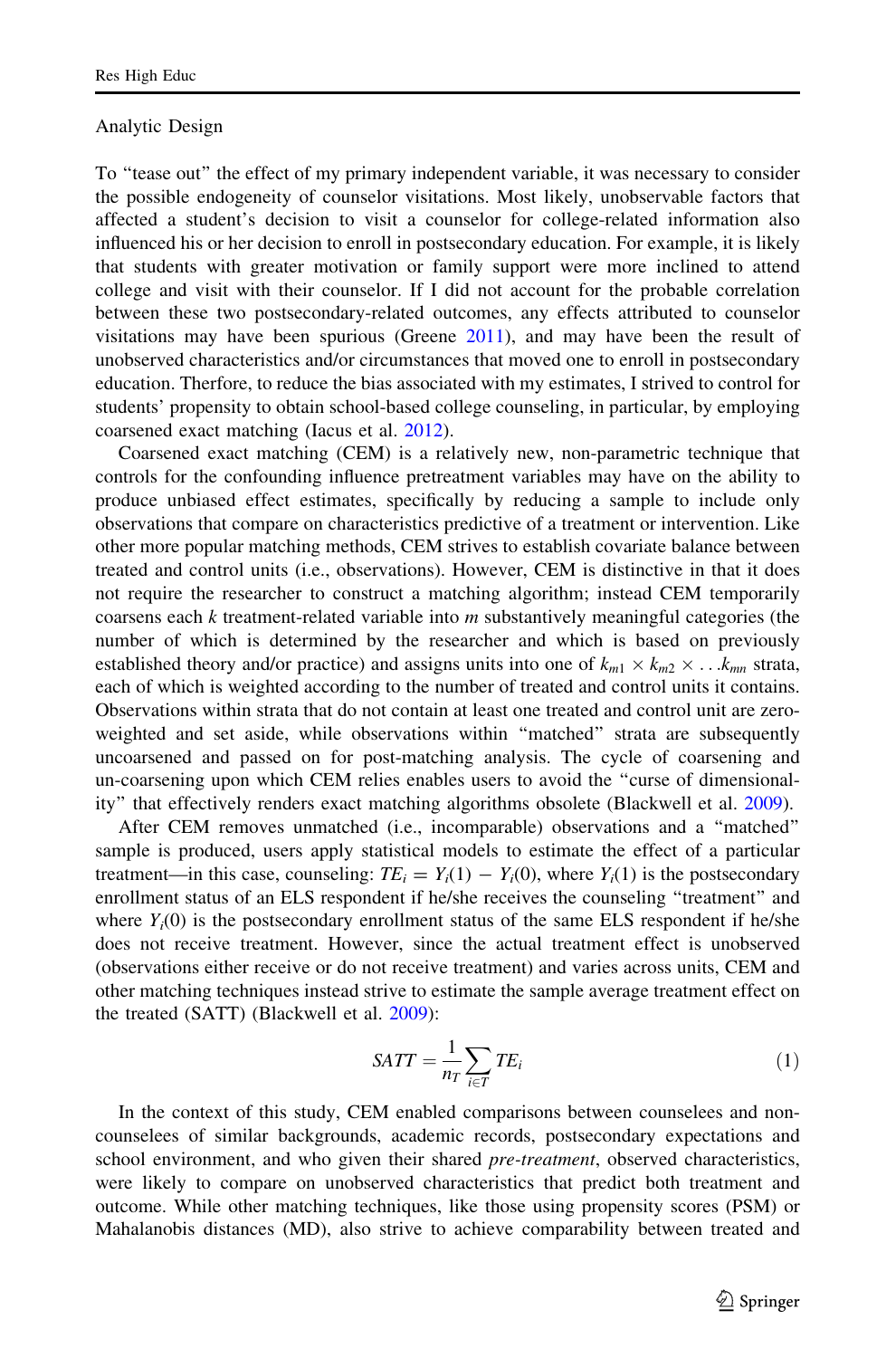untreated units, they do not offer the same statistical and methodological advantages that CEM offers.

For example, in contrast to other matching techniques, CEM allows users to set, ex ante, the bounds within which matched comparisons are to be made, and consequently, to define the amount of covariate imbalance they are willing to tolerate. This makes certain that users restrict their analyses to a region of common empirical support and that they do not extrapolate beyond the comparable range of their data.<sup>6</sup> In addition, CEM also allows users to analyze and improve balance for each variable in isolation, a procedure that is commonly referred to as Monotonic Imbalance Bounding (MIB) and which offer users a clear and decidedly effective course through which to reduce the statistical bias associated with their estimates (Iacus et al.  $2012$ ).<sup>7</sup> Finally, since CEM operates within sample space and in the data space where  $X$  is generated, users can make robust inferences without assuming anything about the data generating process.<sup>8</sup>

In their seminal paper on MIB, Iacus et al. [\(2011](#page-21-0)) show that CEM outperforms PSM, MD and other matching methods in reducing covariate imbalance, model dependency, estimation error and estimation variance. Consequently, and given its sound statistical properties, CEM has become an increasingly popular technique within many social science disciplines, and deserves greater attention from researchers within the field of education. While CEM is not a panacea for the deficiencies of observational studies—CEM (or any other matching technique) rarely produces a complete and perfectly matched sample, so covariates must still be incorporated into one's analytical model to control for remaining differences—if done correctly, it can reduce (not eliminate) estimation bias. Ideally, CEM allows users to compare ''apples with apples''—if not of the same shape, at least of the same color.

Table [1](#page-8-0) compares counselees and non-counselees on the variables included in my study, both before and after matching, and highlights the extent to which CEM improved covariate balance among the ''treated'' and control units within my sample.

<sup>6</sup> In contrast, PSM relies on model based procedures (usually a logit or probit function) and matches units that share similar scores, but that may also differ considerably one or more covariates included in the model—since units are matched on *predicted* probabilities of treatment, and not on their actual traits. PSM may also produce scores that incorporate observations existing within a region or sample space of extrapolation (i.e., propensity scores may be tainted by treated observations that do not contain a control counterpart, and vice versa). In both instances, estimates of a treatment effect are likely to be biased (Battistin and Chesher [2004\)](#page-19-0).

 $7$  Other matching methods that are not MIB (e.g., PSM and MD) are designed to address a different and less concerning problem, namely large variance. However, attempts to maximize efficiency (via ensuring an adequately sized sample) often preclude users from achieving a desired level of covariate balance. This tradeoff is unfavorable, given that sample sizes are sufficiently large in many observational studies, particularly those which are conducive to matching, and also given that ''it is generally not wise to obtain a very precise estimate of a drastically wrong quantity'' (Rubin [2006](#page-22-0), p. 11). For example, in empirical applications, researchers often have to tweak and rerun PSM and Mahalanobis models to produce an accepted level of balance; however, model specifications that improve balance on one variable may reduce balance on another, leaving researchers guessing as to which matching algorithm produces the least bias. In contrast, CEM's non-parametric properties enable researchers to define the value space within which units are to be matched—for each covariate separately and without influencing balance in any of the other included covariates—in effect, producing greater global balance, and consequently, less bias.

<sup>8</sup> However, since PSM and Mahalanobis methods are model dependent (in that they reduce a covariate set from k-dimensional space to a more restricted space defined by a propensity score or Mahalanobis distance) causal inference is justifiable only under a certain set of unverifiable assumptions, namely that one's model is correctly specified, of a correct functional form, and that propensity scores are constant across X (Iacus and King [2012\)](#page-21-0). These assumptions often impose and insurmountable burden of proof upon a researcher who is attempting to defend the quasi-experimental design of his or her study.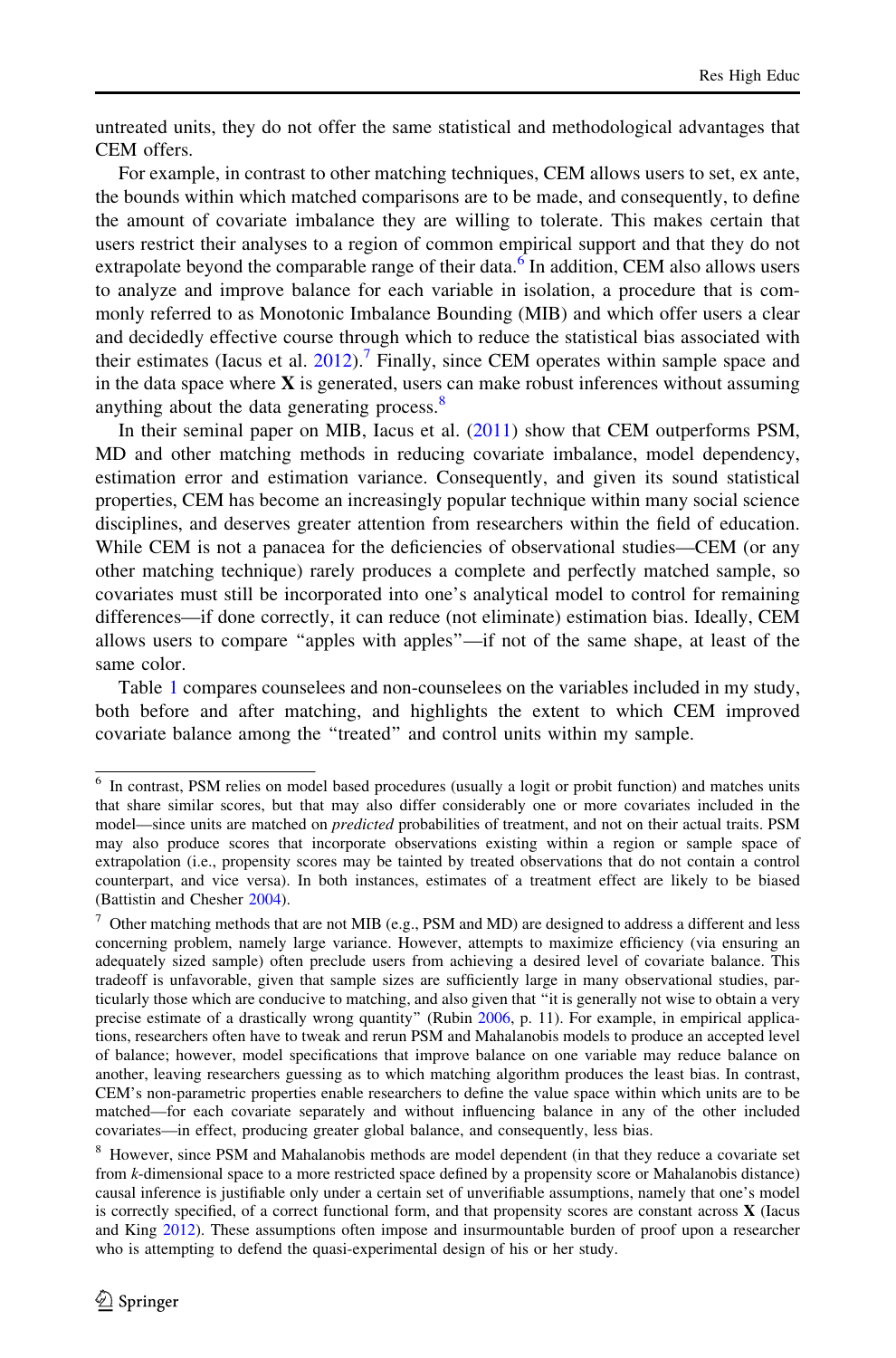| Variable                  | Min            | Max            |                 | All ELS respondents |                 |                 | Matched respondents |                 |
|---------------------------|----------------|----------------|-----------------|---------------------|-----------------|-----------------|---------------------|-----------------|
|                           |                |                | Visit<br>(none) | Visit<br>(one)      | Visit<br>(both) | Visit<br>(none) | Visit<br>(one)      | Visit<br>(both) |
| Student level             |                |                |                 |                     |                 |                 |                     |                 |
| <b>SES</b>                | $-2.11$        | 1.98           | $-0.142$        | 0.044               | 0.156           | 0.160           | 0.175               | 0.222           |
| Asian                     | $\mathbf{0}$   | 1              | 0.030           | 0.040               | 0.049           | 0.040           | 0.044               | 0.051           |
| <b>Black</b>              | $\Omega$       | $\mathbf{1}$   | 0.146           | 0.139               | 0.121           | 0.101           | 0.126               | 0.098           |
| Latino                    | $\mathbf{0}$   | $\mathbf{1}$   | 0.188           | 0.140               | 0.113           | 0.119           | 0.123               | 0.099           |
| Other                     | $\mathbf{0}$   | $\mathbf{1}$   | 0.061           | 0.052               | 0.048           | 0.061           | 0.054               | 0.050           |
| White                     | $\mathbf{0}$   | $\mathbf{1}$   | 0.575           | 0.629               | 0.670           | 0.679           | 0.654               | 0.703           |
| Female                    | $\Omega$       | $\mathbf{1}$   | 0.443           | 0.521               | 0.571           | 0.562           | 0.520               | 0.582           |
| Expectations <sup>a</sup> | $\overline{0}$ | $\overline{c}$ | 0.918           | 1.294               | 1.468           | 1.369           | 1.294               | 1.419           |
| <b>GPA</b>                | $\mathbf{0}$   | $\overline{4}$ | 2.248           | 2.656               | 2.879           | 2.803           | 2.796               | 2.876           |
| <b>Tested Ability</b>     | 20.91          | 81.04          | 47.541          | 51.458              | 53.956          | 52.090          | 51.745              | 54.355          |
| Math Level <sup>b</sup>   | $\mathbf{0}$   | $\overline{2}$ | 0.863           | 1.230               | 1.434           | 1.148           | 1.118               | 1.280           |
| School level              |                |                |                 |                     |                 |                 |                     |                 |
| Private Control           | $\mathbf{1}$   | $\overline{2}$ | 1.190           | 1.119               | 1.200           | 1.082           | 1.078               | 1.091           |
| School SES<br>(Mean)      | 1.023          | 1.439          | $-0.092$        | 0.012               | 0.028           | $-0.001$        | 0.014               | 0.022           |
| % Four-Year <sup>c</sup>  | 1              | 4              | 2.303           | 2.569               | 2.596           | 2.454           | 2.428               | 2.533           |
| Student-Teach.<br>Ratio   | 4.65           | 54.17          | 15.311          | 14.769              | 15.073          | 14.762          | 14.741              | 14.980          |
| N                         |                |                | 4,850           | 6,440               | 3,470           | 3,190           | 4,720               | 2,800           |
| N (weighted)              |                |                | 971,518         | 1,324,477           | 719,287         | 917,707         | 1,109,449           | 614,474         |

<span id="page-8-0"></span>Table 1 Weighted means for variables: counselees vs. non-counselees

<sup>a</sup> 0 = less than a four-year degree; 1 = four-year degree; 2 = graduate degree

 $b \quad 0 =$  less than Algebra II; 1 = Algebra II; 2 = Trigonometry or higher

 $c = 1 = 0$ –24%; 2 = 25–49%; 3 = 50–74%; 4 = 75–100%

After preprocessing my data via CEM, I used a generalized linear model with a random intercept to identify significant student- and school-based predictors of postsecondary enrollment, and to increase the efficiency of my parameter estimates (Luke [2004;](#page-21-0) Raudenbush and Bryk [2002](#page-22-0)). The generalized linear model I incorporated into my study employed a multinomial logit link function—which is suitable for estimating categorical outcomes (Hosmer and Lemeshow [1989\)](#page-21-0) and for the study of postsecondary enrollment (Cabrera [1994\)](#page-19-0)—to distinguish between the differing influence counseling may have on "two-year" enrollment and "four-year" enrollment, respectively. This distinction is important, given the varying academic and professional pathways of ''two-year'' and ''four-year'' students, and also because I anticipated that counselor visitations would be more positively and strongly related to ''four-year'' enrollment, given that the application process at four-year institutions is significantly more rigorous than that at two-year colleges, and requires significantly more work on the part of both student and counselor.

Formally, the two-level, multinomial model can be expressed as:

$$
\eta_{mij} = \mu_j + \alpha \text{(Counselor Visits)}_{ij} + \beta \text{(SES)}_{ij} + \delta \text{(Counselor Visits * SES)}_{ij} + \gamma \textbf{X}_{ij} + \epsilon_{ij}
$$

$$
\mu_j = \mu + \gamma \textbf{X}_j + \epsilon_j
$$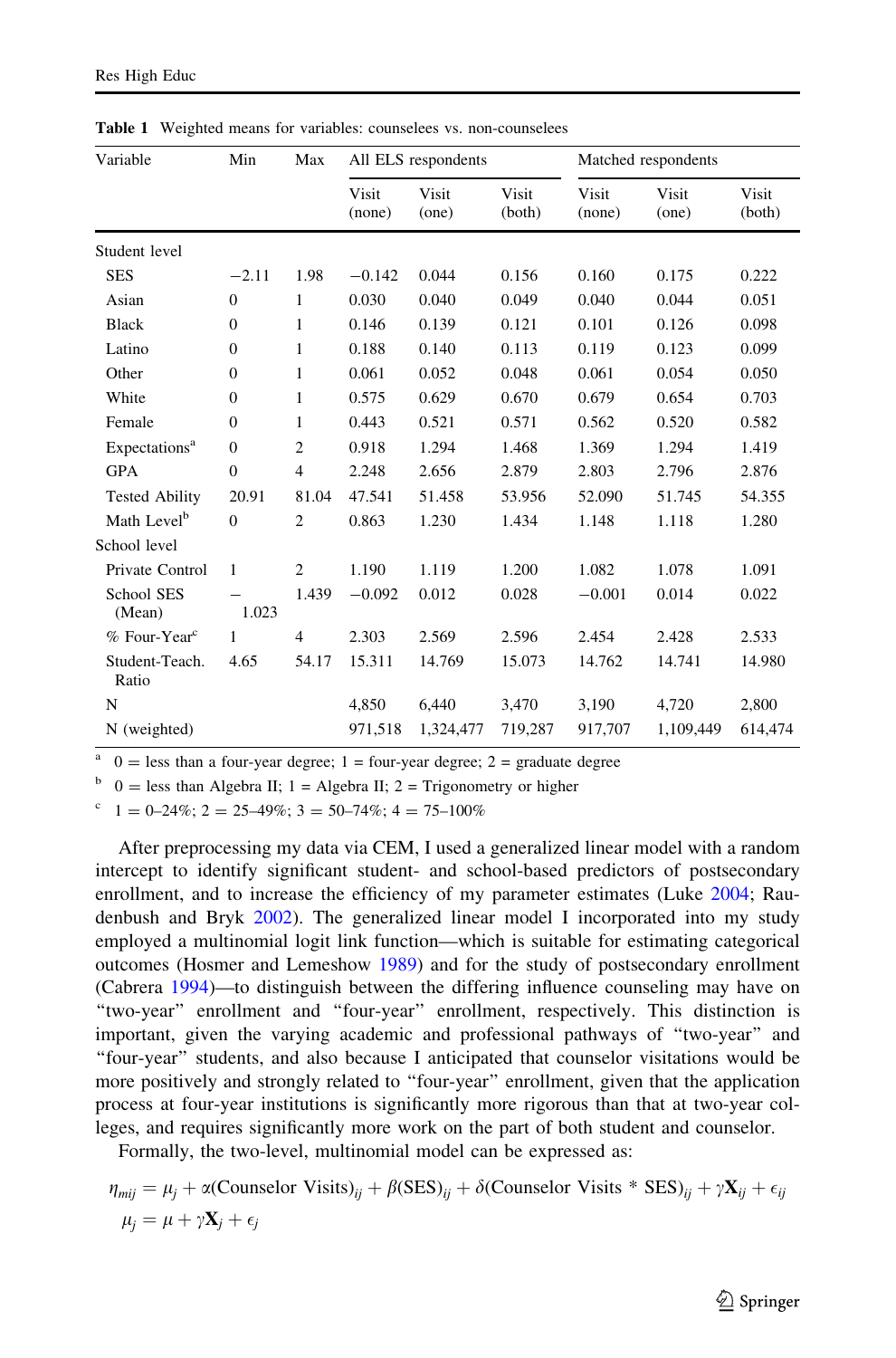where  $\eta_{mii}$  is the log odds of particular enrollment outcome, compared to the log odds of the base outcome in the model  $\pi_{miJ}$ , no enrollment in postsecondary education;  $\mu_j$  indicates the random intercepts that vary over high school j;  $\alpha_{ii}$  and  $\beta_{ii}$  represent individual-level effects for counselor visits (regarding college) and SES, respectively;  $\delta$  interacts the variables for counselor visits and SES, and indicates whether the effects of school-based college counseling vary by socioeconomic status; and  $X_{ij}$  and  $X_j$  are vectors of individualand school-level covariates, respectively.

For the above model to yield accurate results, I was compelled to adopt an estimation or ad hoc procedure that accounted for missing data in my sample. Estimating my model without accounting for missingness within ELS would have resulted in the deletion of nearly 20 % of my analytic sample. According to Allison ([2002\)](#page-19-0), complete case methods (i.e., methods incorporating listwise deletion) that substantially reduce sample size are likely to produce bias parameter estimates. Therefore, assuming data are missing at random (MAR), and according to current methodological research, I had the option of employing either multiple imputation (MI) or full-information maximum likelihood (FIML) to correct for the bias that was likely to result from complete case analysis—both approaches are considered current ''state of the art'' (Schafer and Graham [2002\)](#page-22-0).

Provided certain assumptions, namely that my data are distributed multivariate normal<sup>9</sup> and are not missing not at random ( $MNAR$ ) (i.e., the probability of missingness on  $Y$  is related to  $Y$  itself), both MI and FIML yield consistent, asymptotically normal and efficient estimates. However, the validity of MI also assumes that imputation models are correctly specified and are "congenial" with subsequent analytical models (e.g., analytical models that include interaction terms or transformed variables must rely on imputation models that include the same interactions/transformations) (Rubin [1996](#page-22-0); Treiman [2009](#page-23-0)). Unfortunately, both assumptions are easily and quite frequently violated in practical applications (Allison [2000](#page-18-0)). As such, FIML is increasingly becoming a preferred method of choice for handling missing data (Allison [2012;](#page-19-0) Baraldi and Enders [2010;](#page-19-0) Raykov and Marcoulides [2010\)](#page-22-0) and it is the missing data approach that I chose to adopt in this study.

In FIML, estimation is based on all observed data. More specifically, it relies on a reduced form of the multivariate distribution for cases with missing data, thereby allowing all cases (with at least one data point) to contribute to the maximum likelihood function.<sup>10</sup>

$$
log L_i = K_i - \frac{1}{2} log |\Sigma_i| - \frac{1}{2} (x_i - \mu_i)^{\top} \Sigma^{-1} (x_i - \mu_i)
$$
 (2)

where  $K_i$  is a constant indicating the number of complete data points for observation i,  $x_i$  is the observed data for observation i;  $\mu_i$  and  $\Sigma_i$  are parameter estimates for the mean vector and covariance matrix, respectively, and the size of which are determined by the number of variables on which a particular observation has complete data, as denoted by the subscripts *i* in the above equation. The likelihood functions for each observation are then summed across the entire sample and maximized according to the following:

$$
logL(\mu, \Sigma) = \sum_{i=1}^{N} logL_i
$$
\n(3)

 $\circled{2}$  Springer

<sup>&</sup>lt;sup>9</sup> It is important to note that while the normal distribution plays an essential role in maximum likelihood estimation, FIML is quite robust in the presence of non-normal data (Enders [2001\)](#page-20-0). However, in models with highly discrete dependent variables, such as the one used in this study, FIML may lead to bias standard errors. As a corrective measure, and based on the recommendation of Enders (Enders [2010\)](#page-20-0), I incorporate a robust estimator (White [1980](#page-23-0)) into my analysis.

 $10$  Put more explicitly, and to utilize an example from Peugh and Enders ([2004\)](#page-22-0), suppose our objective is to estimate a covariance matrix and vector of means used to provide regression estimates. In order to do so, the FIML estimator maximizes the following log-likelihood function for each observation in a particular sample: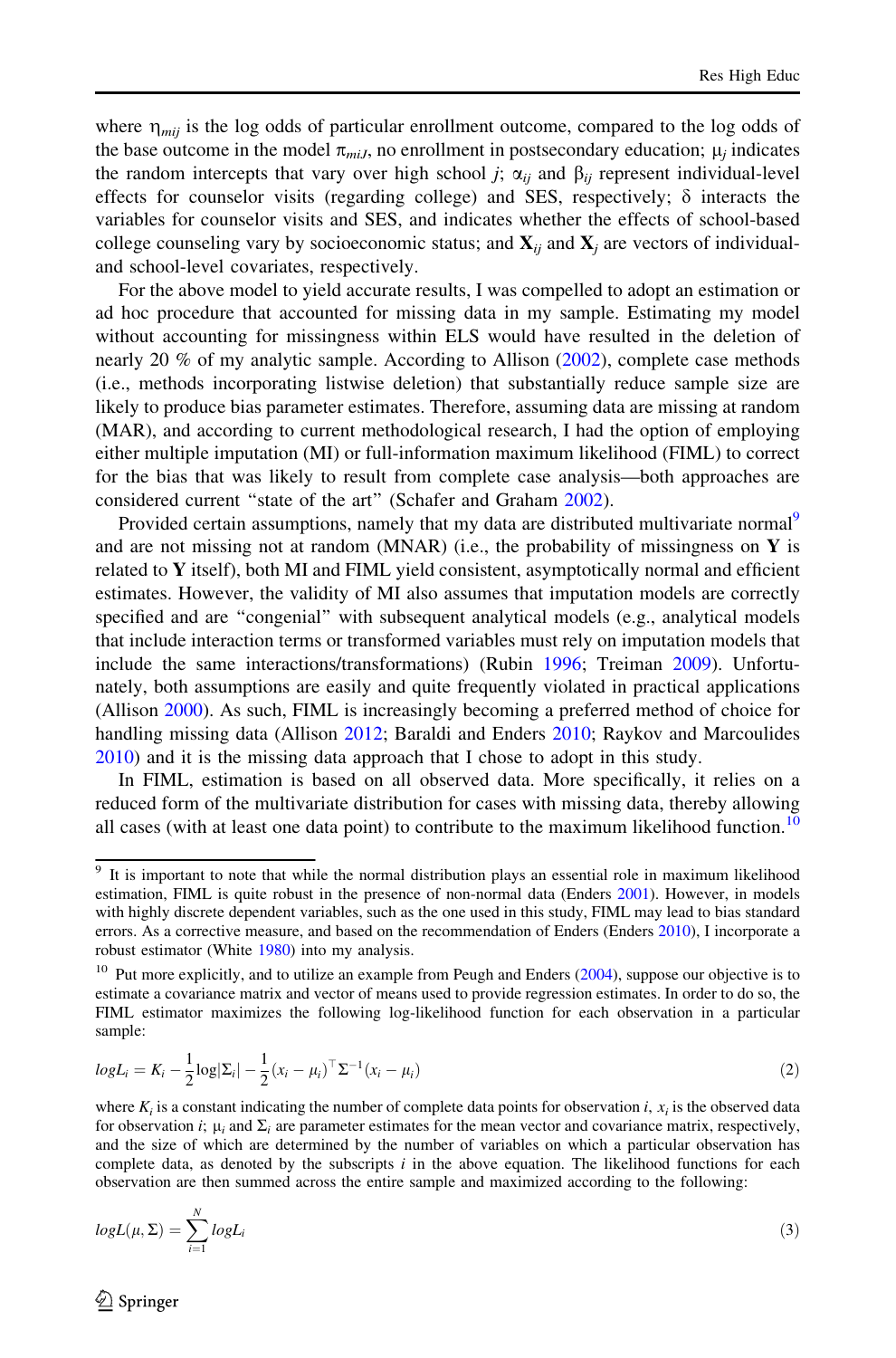For example, in a case where the objective is to predict standardized test scores as a function of gender, race, and high school GPA, observations (i.e., students) with complete data contribute the following case-specific arrays into the sample log-likelihood function:

$$
X_{i} = [X_{i, \text{Gender}} \quad X_{i, \text{Race}} \quad X_{i, \text{GPA}}]; \ \mu_{i} = \begin{bmatrix} \mu_{\text{Gender}} \\ \mu_{\text{Race}} \\ \mu_{\text{GPA}} \end{bmatrix};
$$

$$
\Sigma_{i} = \begin{bmatrix} \sigma_{\text{Gender}}^{2} & \sigma_{\text{Gender}, \text{Race}} & \sigma_{\text{Gender}, \text{GPA}} \\ \sigma_{\text{Race}, \text{Gender}} & \sigma_{\text{Race}}^{2} & \sigma_{\text{Race}, \text{GPA}} \\ \sigma_{\text{GPA}, \text{Gender}} & \sigma_{\text{GPA}, \text{Race}} & \sigma_{\text{GPA}}^{2} \end{bmatrix};
$$

Whereas observations with missing data on high school GPA, for instance, contribute a reduced variation of the above, allowing FIML to use all available data for parameter estimation:<sup>11</sup>

$$
X_i = [X_{i, \text{Gender}} \quad X_{i, \text{Race}}]; \ \mu_i = \begin{bmatrix} \mu_{\text{Gender}} \\ \mu_{\text{Race}} \end{bmatrix}; \ \Sigma_i = \begin{bmatrix} \sigma_{\text{Gender}}^2 & \sigma_{\text{Gender}, \text{Race}} \\ \sigma_{\text{Race}, \text{Gender}} & \sigma_{\text{Race}}^2 \end{bmatrix}
$$

In addition to accounting for missing data, I was also compelled to account for the complex and multistage sampling procedures used to generate the ELS data; otherwise my model was likely to yield underestimated standard errors (Thomas and Heck [2001\)](#page-22-0). I therefore incorporated variables indicating the stratum and cluster to which each observation belonged, as well as student-level and school-level sampling weights, the former of which were scaled to improve the efficiency of my estimates (Rabe-Hesketh and Skrondal [2006\)](#page-22-0).

After controlling for missing data and for the complexity of the ELS sample, I estimated my model and analyzed the resulting multinomial coefficients to assess whether student-counselor visits had a positive and significant influence on enrollment at two-year and four-year institutions. Given a significant interaction effect between counselor visits and socioeconomic status, I also analyzed linear combinations of my main-effect and interaction terms to determine at which levels of socioeconomic status the effects of counseling were significant and at their greatest. Finally, using Stata's cmp program (Roodman [2011](#page-22-0)), I generated out-of-sample predictions to compare the probability of postsecondary enrollment among students who possessed similar SES scores, but different values on the counselor-visit indicator.

## **Limitations**

There are several limitations of potential consequence in this study, which relate to my sample and model, respectively. First, in the course of matching and in order to ensure that I did not extrapolate beyond the comparable range of my data, I was forced to eliminate

<sup>&</sup>lt;sup>11</sup> Additionally, and perhaps not quite as apparent, all cases, even those with incomplete data, contribute to the estimation of every parameter in the model (Peugh and Enders [2004](#page-22-0)). For example, in a trivariate model, where **X** and **Y** predict **Z**, observations with **X** and **Y**, but not **Z**, still contribute to the estimation of **Z**, since the estimation of  $Z$  is, in part, a function of the covariance between  $X$  and  $Y$ . In other words, likely values of Z are implied by observed values of X and Y; so, even if observations are missing values on Z, their values of X and Y can still contribute to the estimation of Z, while also improving the precision and efficiency of the **Z** estimate (since N increases and more information is incorporated into the model). This is conceptually analogous to what occurs during multiple imputation; however, data are not actually imputed in FIML estimation, and so there is no risk of estimating a model on the basis of unlikely values that could have been produced via an improperly specified imputation model.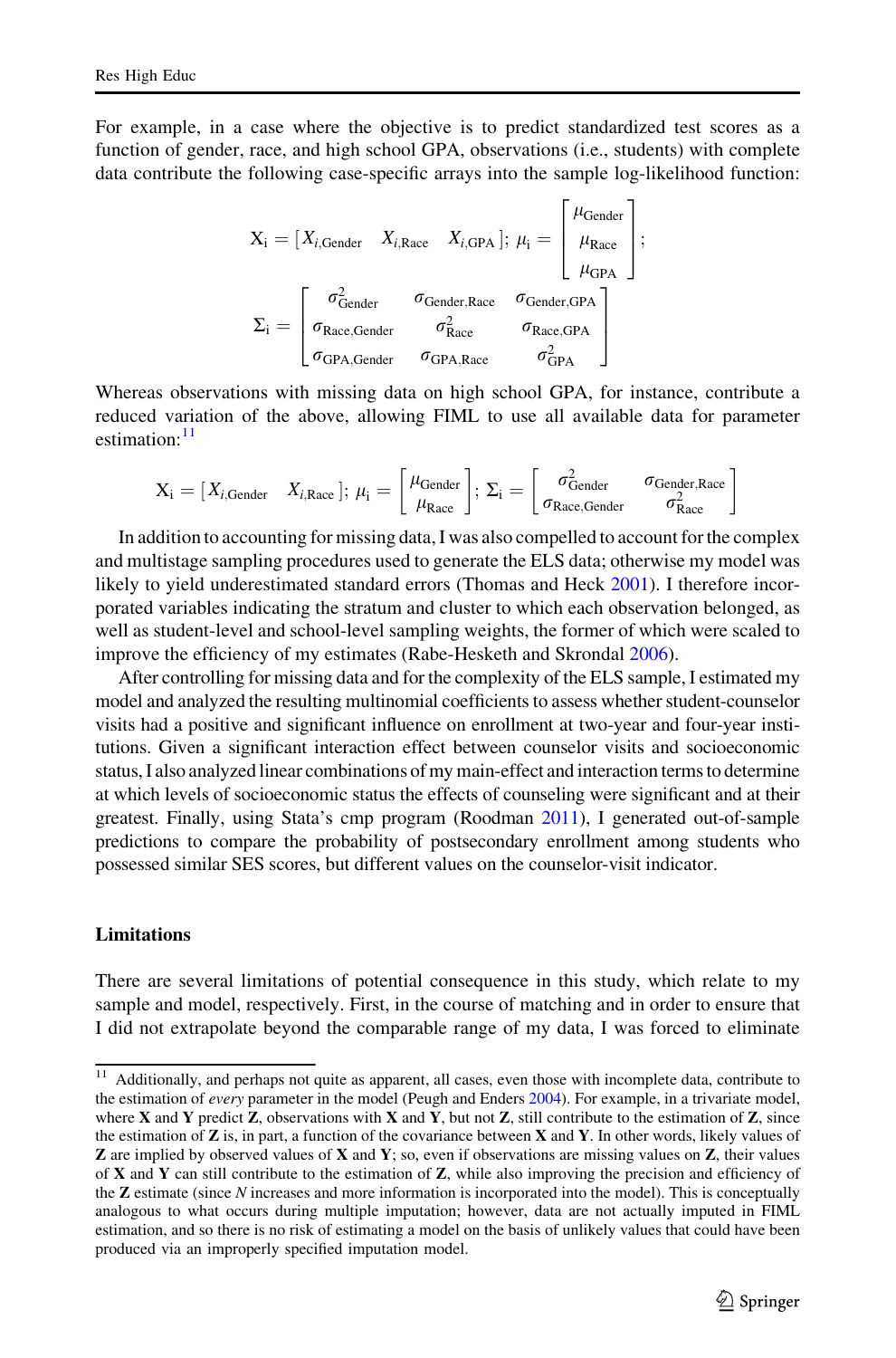16 % of the treated units in my sample. Although constituting a relatively small proportion of the treated sample population, these excluded units precluded me from generalizing my results to the entire sample. In other words, estimates related to counselor visitations (presented below) were indicative of the local SATT and could not be attributed to sample observations for which there were no appropriate matches. To test the sensitivity of my findings, and as recommended by Iacus et al.  $(2012)$  $(2012)$ , I partitioned the treated units that were matched,  $m_t$ , from from the entire population of treated units,  $n_t$ , and then estimated the treatment effect for the unmatched sample via estimating the same generalized linear model that I applied to my matched sample. Finally, I calculated the global SATT estimate as a weighted combination of the two treatment-related coefficients:

$$
\hat{\tau}_{nT} = \frac{\hat{\tau}_{m_T} \cdot m_T + \hat{\tau}_{n_T - m_T} \cdot (n_T - m_T)}{n_T} \tag{4}
$$

where  $\hat{\tau}_{mr}$  indicates the estimated effect of my counselor-visit variable for matched, treated units,  $m_T$  and where  $\hat{\tau}_{n_T-m_T}$  indicates the estimated effect of my counselor-visit variable for unmatched, treated units.

Interestingly, the effect sizes yielded from the above model were actually greater than those generated within the local SATT; however, my substantive findings (discussed below) remained the same.

Despite consistencies between the matched and unmatched treated units in my sample, it is important to note that effect estimates generated from my model may still contain bias, particularly given the data preprocessing and analytic techniques I used, which although appropriate and advantageous, are not perfect. For one, and as indicated previously, CEM and other similar techniques can match only on *observed* variables. Although matching on background, achievement, ability and expectations should have produced an analytic sample where counselees and non-counselees shared similar unobserved characteristics unobservable traits like motivation, for instance, are arguably reflected in, and a reflection of, grades, test scores, SES, etc.—there was not a perfectly reliable way to account (entirely) for influential variables that were not included in the ELS dataset. As such, analyses employing CEM, or matching of any type, may still produce bias effect estimates, and in the context of this study, may have failed to fully distinguish the effects of counseling from the effects of other attributes or circumstances that led one to visit a counselor, but that also moved one to enroll in postsecondary education.

Second, given issues related to non-response, I employed FIML, which relies on the assumption that data are missing at random (MAR). While inclusive analysis strategies (IAS)—in particular, checking for consistency between estimates in my final model and an alternative model including additional, auxiliary variables that were ''predictive'' of missing values [see Panter and Sterba [\(2011](#page-21-0)) for more detail about IAS]—improved the likelihood that my data and analysis exhibited an MAR mechanism, there is no statistical test currently available which can confirm that this was in fact the case (Raykov and Marcoulides [2008](#page-22-0)). Encouragingly, however, more recent research suggests that MARbased methods, like FIML and MI, do have at least some robustness against violation of the MAR assumption (Enders [2010](#page-20-0)).

A final limitation associated with my study revolves around the assumption on which my model and all other multinomial models are based. The assumption of independence of irrelevant alternatives (IIA) dictates that multinomial models are appropriate only in the context of independent choice or outcome sets, in which the odds of realizing one outcome, versus another, do not depend on the addition (or subtraction) of another potential outcome.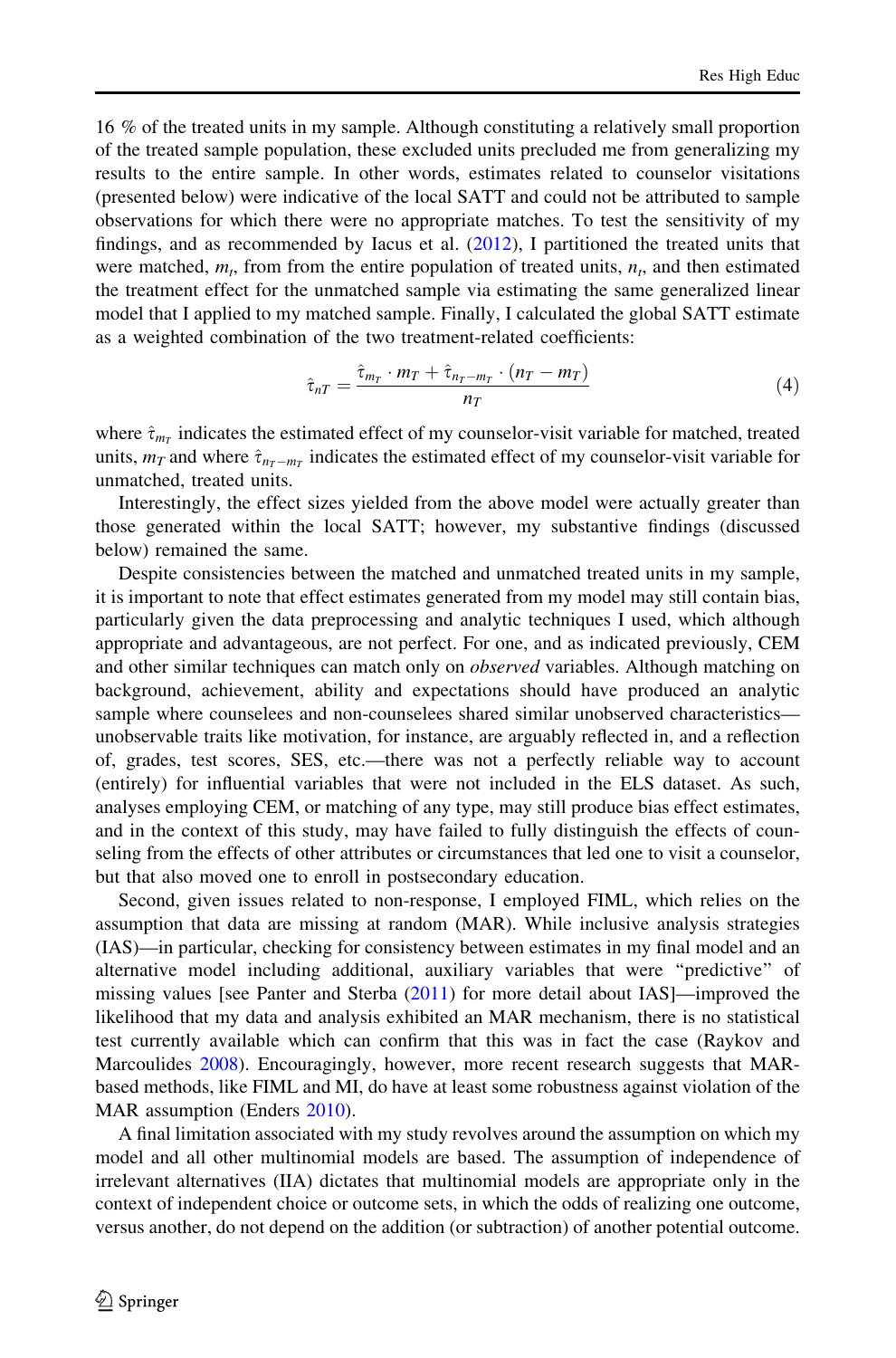For example, in the case of postsecondary enrollment, IIA assumes that the odds of enrolling at a four-year institution, compared with those of enrolling at a two-year institution, will remain the same regardless of whether I remove an alternative outcome from my original outcome set (e.g. no enrollment) or whether I introduce a new potential outcome (e.g., enrollment in the military). Long ([1997\)](#page-21-0) cites two statistical tests commonly used to evaluate IIA: Hausman-McFadden ([1984\)](#page-20-0) and Small-Hsaio [\(1985](#page-22-0)); however, Long and others, like Cheng and Long [\(2007](#page-19-0)), reveal that despite being the best available tests of IIA, both Hasuman-McFadden (HM) and Small-Hsiao (SH) exhibit poor statistical properties and ''are not useful for assessing violations of the IIA property''(Long and Freese [2006,](#page-21-0) p. 243). Long proceeds to argue that ''the best advice regarding IIA goes back to an earlier statement by McFadden ([1973\)](#page-21-0), who wrote that multinomial models should be used only in cases where the alternatives 'can plausibly be assumed to be distinct and weighted independently in the eyes of each decision of each decision maker''' (p. 243). While both HM and SH yield significant test statistics in this study—and may accurately indicate a violation of the IIA property, since recent evidence suggests that many college-qualified students from disadvantaged backgrounds limit their postsecondary choice set to a two-year college or no college at all (Roderick et al. [2009\)](#page-22-0) —I still judged the use of a multinomial model to be appropriate, given that my outcome categories (i.e. enrollment outcomes) are conceptually and practically distinct, and have been treated by higher education researchers as such (Engberg and Wolniak [2010;](#page-20-0) Hill [2008;](#page-20-0) Kim and Schneider [2005](#page-21-0)).

#### Results

Table [2](#page-13-0) details results from the full multinomial model. Statistical significance is indicated by asterisks next to the coefficients. As expected, variables relating to students' background were significantly associated with the probability of enrolling in postsecondary education. In particular, and in accord with previous research (Walpole [2003\)](#page-23-0), students of higher socioeconomic status were more likely to enroll at two-year and four-year institutions (vs. two-year enrollment and no enrollment) than students of lower socioeconomic status.

Additionally, race was also related to postsecondary attendance. After controlling for other variables that influenced college-going, African-Americans and Hispanics were significantly more likely to enroll at a four-year institution than their White counterparts a finding that, despite being unanticipated to some, conformed to the findings of more recent studies exploring the relationship between race and college enrollment (Goldrick-Rab [2006](#page-20-0); Turley [2009](#page-23-0)).

In contrast to race and socioeconomic status, gender did not appear to influence the likelihood of postsecondary enrollment, particularly after other background factors were controlled for. This finding was consistent with other studies suggesting that the gender gap in postsecondary enrollment is not necessarily due to gender itself, but due to other factors that affect how males and females perceive a college education and prepare for the rigors of a postsecondary setting (Beattie [2002](#page-19-0); Bozick and DeLuca [2005](#page-19-0)).

While certain demographics appeared to influence the probability of postsecondary enrollment, the results in Table [2](#page-13-0) indicate that academic ability and achievement may have played a greater and more consistent role in determining the postsecondary destinations of students. Students earning higher grade point averages and standardized test scores, and who complete higher-level math courses, were significantly more likely to enroll in postsecondary education and at four-year institutions (vs. no enrollment and enrolling at two-year institutions). These results were unsurprising and supported research previously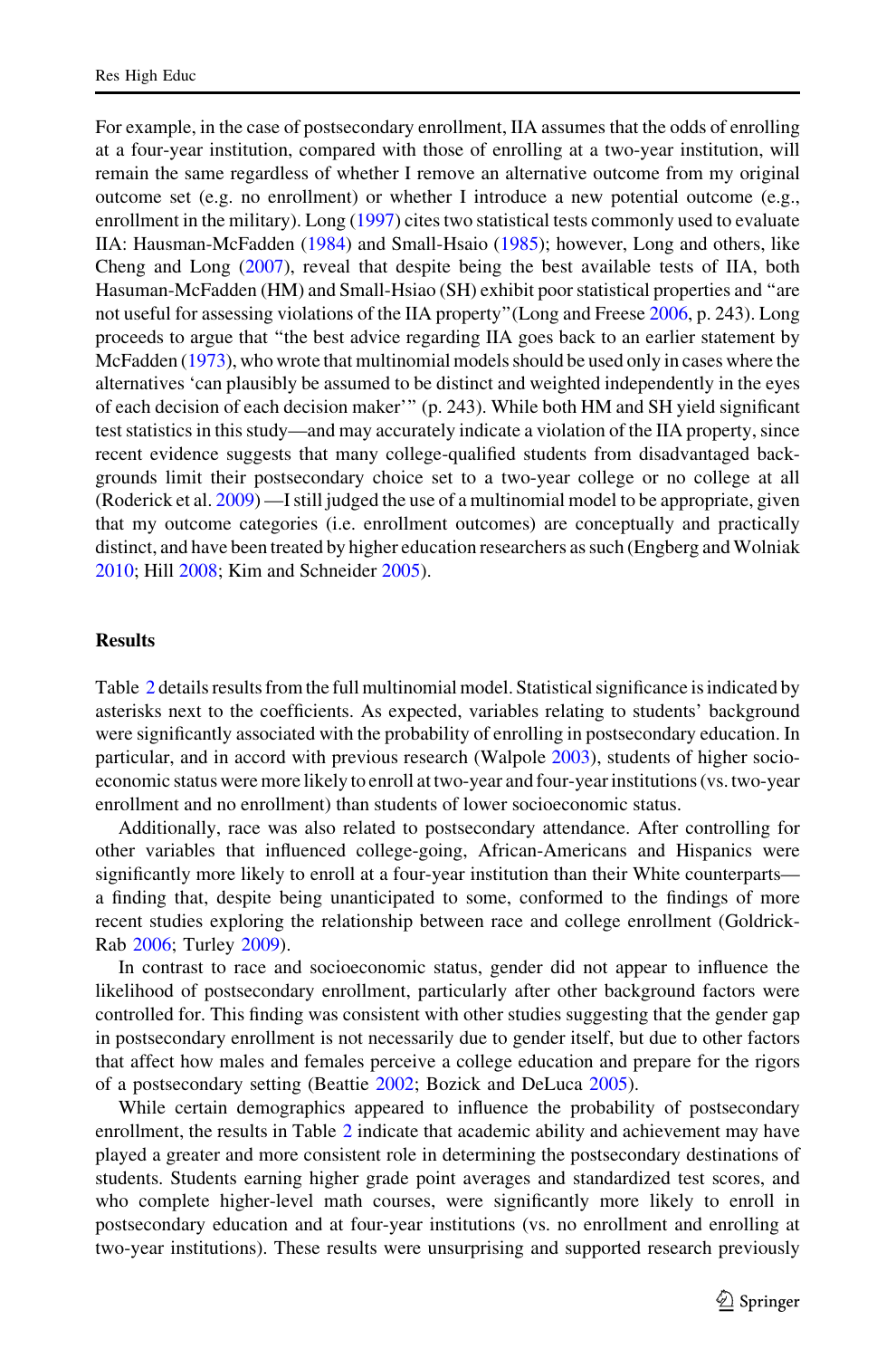| Variable                              | 2-year vs. none | 4-year vs. none | 4-year vs. 2-year |
|---------------------------------------|-----------------|-----------------|-------------------|
| Student-level variables               |                 |                 |                   |
| Counselor visit <sup>a</sup>          |                 |                 |                   |
| One grade                             | $0.343***$      | $0.594***$      | $0.251*$          |
| Both grades                           | $0.643***$      | $0.973***$      | $0.331**$         |
| Counselor visit $\times$ SES          |                 |                 |                   |
| One grade $\times$ SES                | $-0.341*$       | $-0.460**$      | $-0.116$          |
| Both grades $\times$ SES              | $-0.583***$     | $-0.659***$     | $-0.133$          |
| <b>SES</b>                            | $0.743***$      | $1.234***$      | $0.488***$        |
| Race <sup>a</sup>                     |                 |                 |                   |
| <b>Black</b>                          | 0.191           | $1.273***$      | 1.086***          |
| Latino                                | $0.279*$        | $0.673***$      | $0.392**$         |
| Asian                                 | $0.774***$      | $1.044***$      | $0.272*$          |
| Other                                 | $-0.393*$       | 0.155           | $0.557**$         |
| Gender <sup>a</sup>                   |                 |                 |                   |
| Female                                | 0.112           | 0.025           | $-0.090$          |
| High school GPA                       | $0.677***$      | 1.528***        | $0.853***$        |
| Standardized test score               | 0.007           | $0.054***$      | $0.047***$        |
| Math level <sup>a</sup>               |                 |                 |                   |
| Algebra II                            | $0.393***$      | $0.778***$      | $0.388**$         |
| Trigonometry or higher                | $0.389***$      | $1.480***$      | $1.092***$        |
| Expectations <sup>a</sup>             |                 |                 |                   |
| Four-year degree                      | $0.240*$        | 0.797***        | $0.555***$        |
| Graduate degree                       | $0.434***$      | $1.161***$      | $0.726***$        |
| School-level variables                |                 |                 |                   |
| Control <sup>a</sup>                  |                 |                 |                   |
| Private                               | $0.510**$       | $0.498**$       | $-0.009$          |
| Student-to-teacher Ratio              | 0.011           | 0.003           | $-0.008$          |
| Mean SES                              | $0.351*$        | $0.645***$      | $0.303*$          |
| % attending 4-year colleges           | 0.022           | 0.283***        | $0.261***$        |
| No. of obs. (unweighted)              | 11,260          |                 |                   |
| Student population (weighted)         | 2,679,049       |                 |                   |
| Proportional reduction in error (PRE) | .3302           |                 |                   |
|                                       |                 |                 |                   |

<span id="page-13-0"></span>Table 2 Estimating the likelihood of postsecondary enrollment

Note From ELS:2002/2006 restricted data

<sup>a</sup> Reference categories in order: Never; White; Male; Less than Algebra II; Less than a four-year degree; Public

 $*_{p}$  < 0.05.  $*_{p}$  < 0.01.  $*_{p}$  < 0.001

cited in this paper, which demonstrated the strong association between high school performance and postsecondary enrollment.

Like academic performance, student expectations also appeared to have a particularly strong influence on postsecondary enrollment, as students with plans to earn a four-year degree or higher possessed a greater likelihood of enrolling in postsecondary education, and at four-year institutions, than students who expected to earn less than a four-year degree. These results were also anticipated given past research.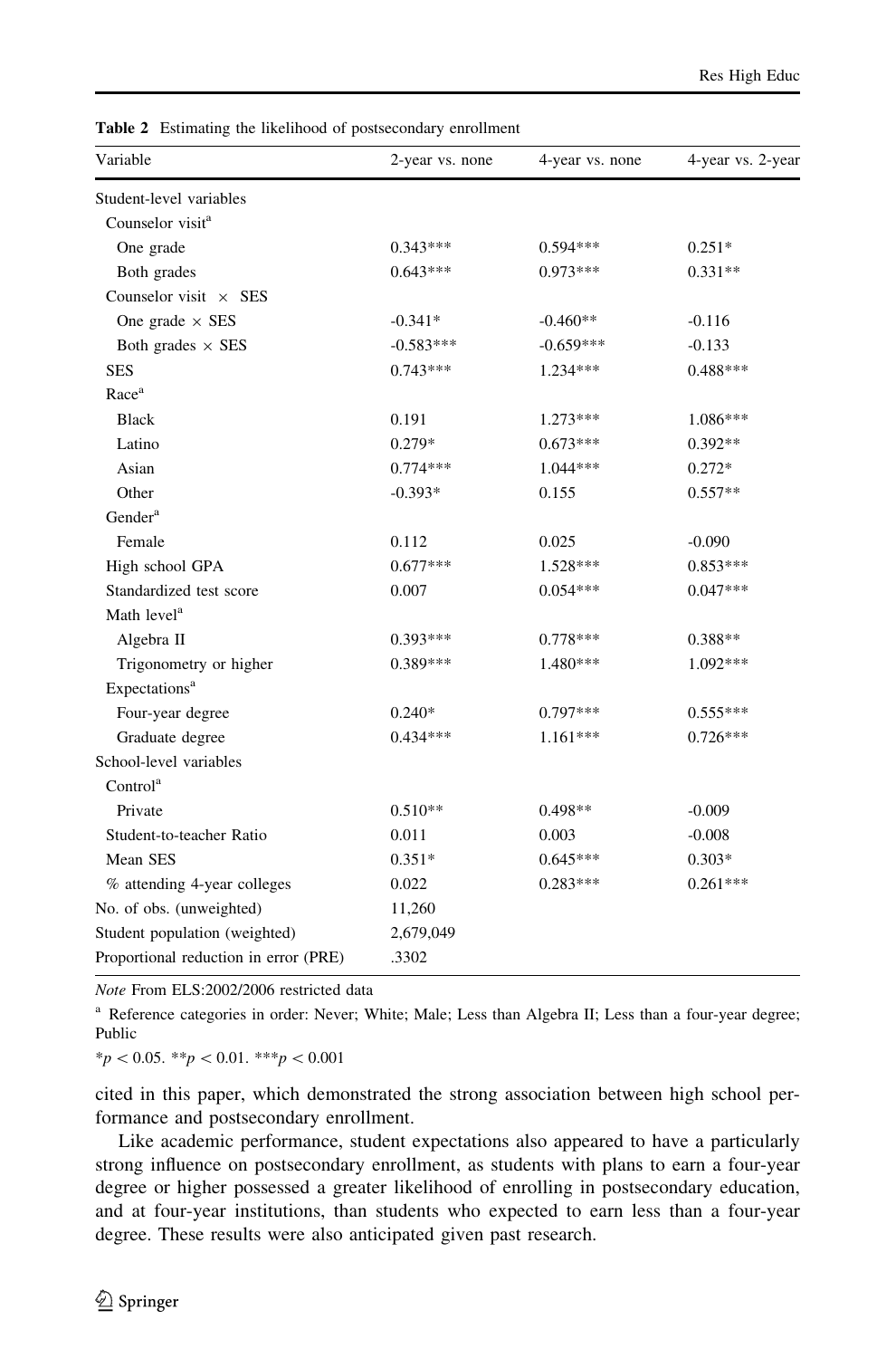In addition to student-level variables, certain school-level indicators were also related to the likelihood of postsecondary enrollment. In particular, a school's mean socioeconomic status was positively associated with the likelihood of enrolling in postsecondary education and at a four-year institution, as was the percentage of a high school's graduates attending four-year institutions. Attending a private high school also appeared to improve students' likelihood of enrolling at a two-year or four-year institution versus no enrollment specifically. Each of these findings is in accord with the most recent research on the relationship between high school context and postsecondary enrollment (Engberg and Wolniak [2010](#page-20-0); Hill [2008](#page-20-0)).

Surprisingly, a commonly used indicator of academic environment, a school's studentto-teacher ratio, was not significantly related to the likelihood of enrollment—a finding that contradicts Hill ([2008\)](#page-20-0), who relied on older data from the National Educational Longitudinal Study (NELS:88-94), but is consistent with the findings of Engberg and Wolniak's ([2010\)](#page-20-0) more recent analysis, which also relied on ELS data.

In contrast, student-counselor interaction did exert significant influence on college attendance. As hypothesized, students who visited their counselor for college-related information appear more likely to enroll in postsecondary education and at four year institutions in particular, at least on average. The significant interaction terms in the above table suggests that the influence of school-based college counseling did vary according to socioeconomic background, and that students of lower socioeconomic status may have yielded more benefit from their relationship with a school counselor. Interestingly, Figure [1](#page-15-0) shows that effect sizes related to student-counselor visits were greatest for students at lower ends of the socioeconomic scale, and that students of relatively high SES experienced little to no gains in the likelihood of two-year or four-year enrollment as a result of their interactions with a counselor.<sup>12</sup> Linear hypothesis tests after estimation also showed that low-SES students visiting their counselor in both grades were more likely to enroll at four-year institutions (vs. two year enrollment and no enrollment) than students who visited their counselor in one grade only.

In addition to exhibiting a varying effect on the likelihood of postsecondary enrollment, student-counselor visits also appeared to have a varying effect on the probability of enrollment, though variation was limited to one type of enrollment outcome. Figures [2](#page-15-0) and [3](#page-16-0) present, respectively, predicted probabilities of enrollment at a four-year institution and anywhere (i.e, at a two- or four-year institution). Probabilities are sorted by socioeconomic status and all variables in the model—except the interaction term and main effect variables for SES and counselor visits—are held constant at their respective means.

As indicated below, Fig. [2](#page-15-0) reveals a fairly uniform, yet significant<sup>13</sup>, effect of counseling on the probability of four year enrollment, meaning that the significant interaction term in the four-year enrollment versus no enrollment comparison category was due to a decrease in the probability of no enrollment, rather than an increase in the probability of four-year enrollment, for counselees specifically.<sup>14</sup>

In contrast, Fig. [3](#page-16-0) reveals that effect sizes related to postsecondary enrollment anywhere varied considerably, and that low-SES counselees experienced a much larger increase in

<sup>&</sup>lt;sup>12</sup> The vertical arrows in each graph indicate at which SES "score" the effect of student counselor visits becomes statistically indistinguishable from zero.

<sup>&</sup>lt;sup>13</sup> Confidence intervals calculated for the predicted probabilities confirm this finding.

<sup>&</sup>lt;sup>14</sup> When discussing results generated by a multinomial model, or other models with a dichotomous or categorical outcome, it is important not to confuse likelihood with probability. For example, and in the context of this study, a significant interaction between student-counselor visits and socioeconomic status indicated varying effect sizes with respect to the odds of one outcome compared to another—for example, four-year enrollment versus no enrollment—but it does not necessarily indicate varying effect sizes with respect to the probability of four-year enrollment overall.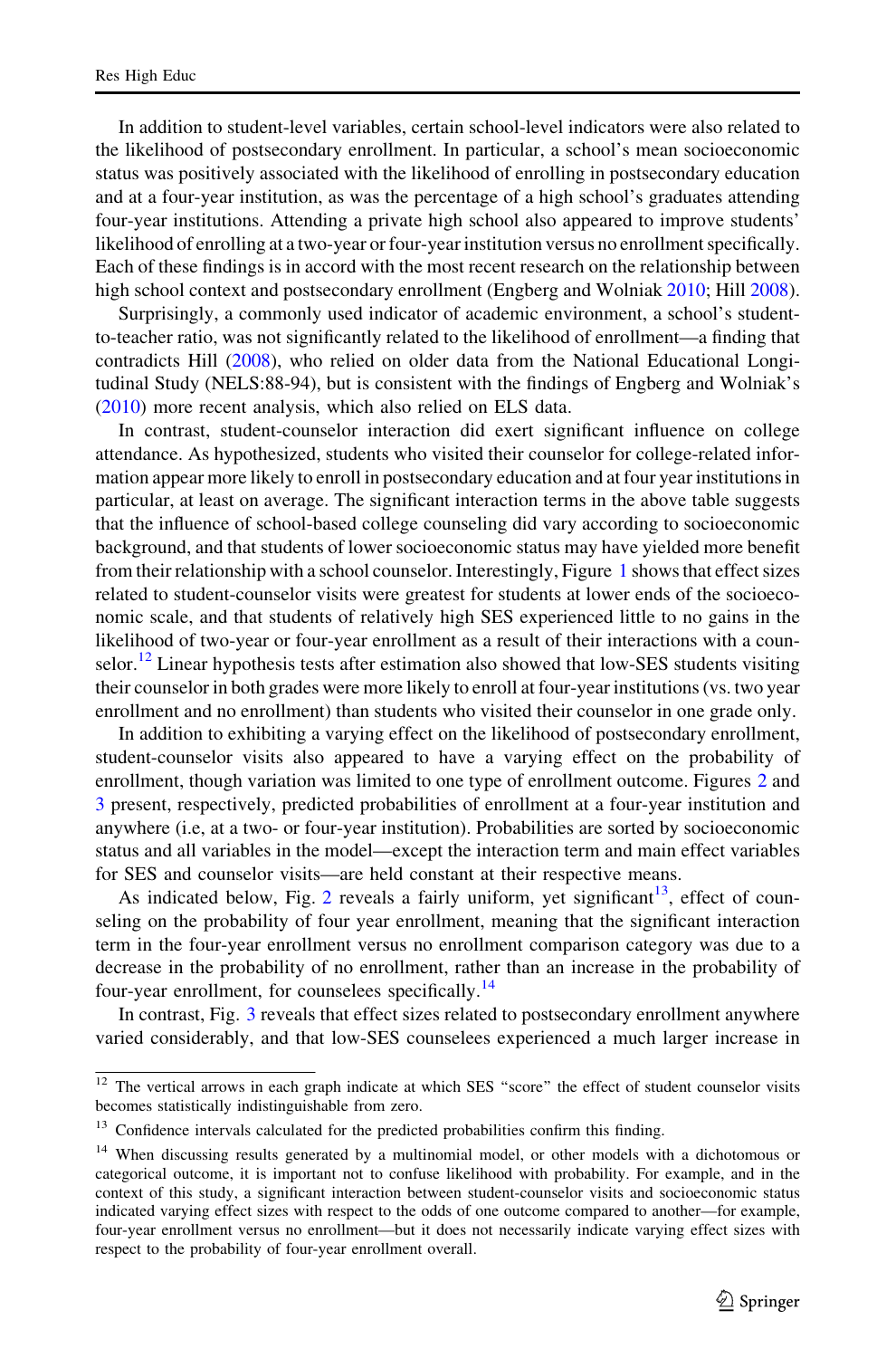<span id="page-15-0"></span>

Fig. 1 Effects of counseling by SES

Fig. 2 Probability of four-year enrollment (by SES and visits)



the probability of enrollment—nearly twofold in some instances—than did counselees of

<sup>&</sup>lt;sup>15</sup> Additionally, and although not pictured in Fig. [3](#page-16-0) (to preserve clarity of presentation), it is important to note that confidence intervals for predicted probabilities among counselees and non-counselees begin to overlap between the 35th and 40th percentiles of SES ''score'', suggesting no significant effects of counselor-visits at higher ends of the socioeconomic scale—at least when it came to the probability of enrolling in postsecondary education anywhere.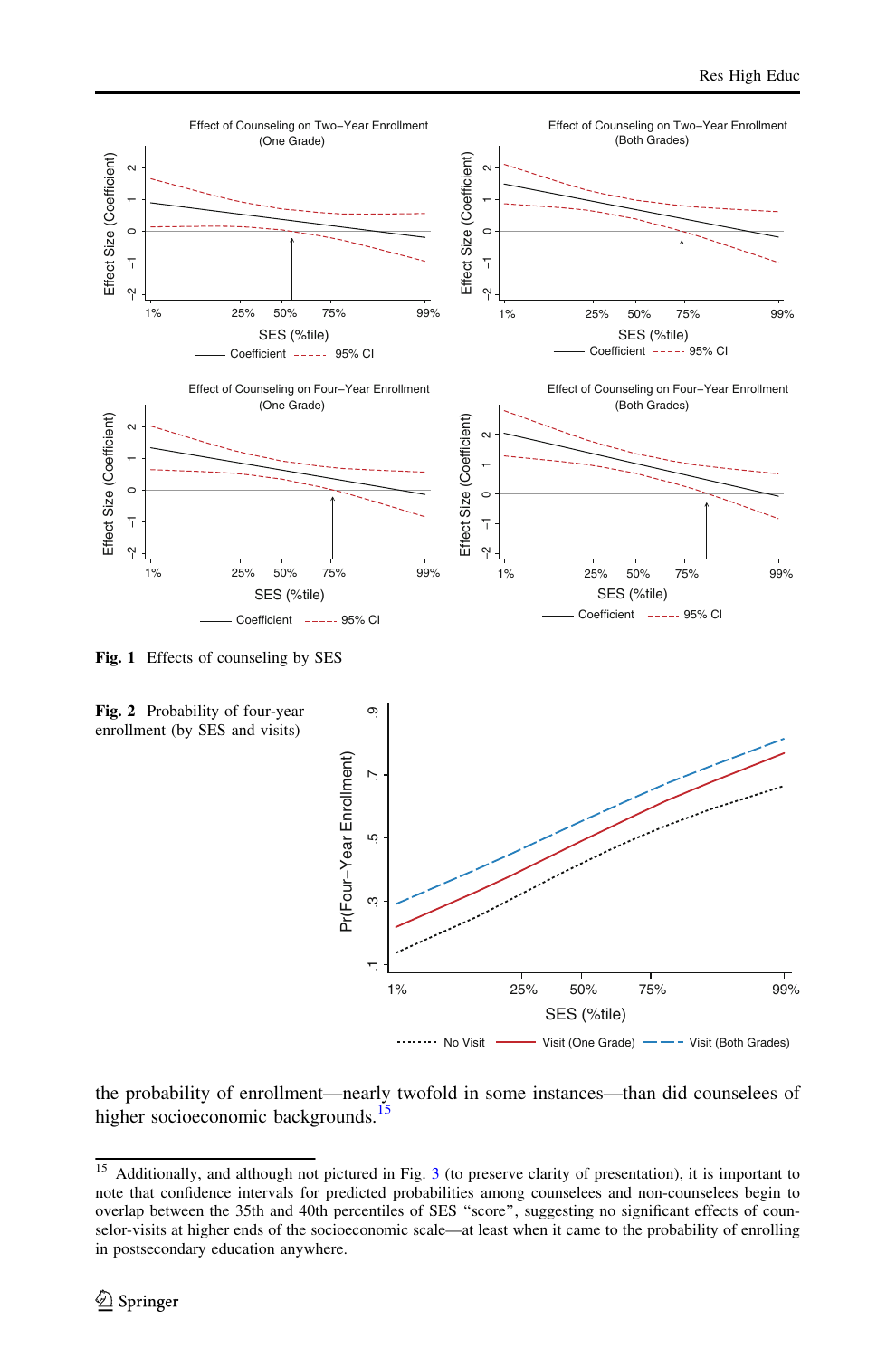<span id="page-16-0"></span>

In sum, Figs. [2](#page-15-0) and 3 indicate that variation in the effects of counseling by socioeconomic status revolved around college attendance in general, rather than enrollment at a specific institutional level. In other words, Figs. [2](#page-15-0) and 3 suggest that school-based college counseling did improve the probability of four-year enrollment among low-SES populations, but that unique benefits accrued only with respect to whether low-SES students enrolled in postsecondary education, and not where they enrolled.

## **Discussion**

Meaningfully and substantially improving college participation in the United States will likely require that more low-SES students pursue higher education (Lee et al. [2011\)](#page-21-0)—it is these students on which the United States' continued prosperity and competitiveness may depend, and it is within this demographic where the most gains are to be made. However, students from low socioeconomic backgrounds often times lack not only the resrources, but the information and support needed to enroll and succeed in postsecondary education (McDonough [2005;](#page-21-0) Tierney and Venegas [2009](#page-23-0)). More often than not, they live in homes, reside in communities, and attend schools where college-going is not the norm and where few adults, let alone adult educators, understand the prerequisites to, and benefits of, a postsecondary education. Consequently, many academically capable, yet disadvantaged students continue to bypass college, while many policymakers continue to lament disparities in college enrollment, as well as the impending shortage of college-educated workers in this country.

As indicated previously, this study aimed to examine the relationship between schoolbased college counseling and the likelihood of postsecondary enrollment, and to determine whether the effects of such counseling varied across socioeconomic groups. Encouragingly, my analysis revealed school-based counseling as making a distinct and substantial contribution to the college enrollment and destinations of low-SES populations especially. Moreover, it suggests that committing additional time and resources to the provision of school-based college counseling may narrow the college participation gap—in particular, by improving enrollment rates among low-SES students, and by moving higher proportions of low-SES students to enroll in four-year institutions, where their prospects for degree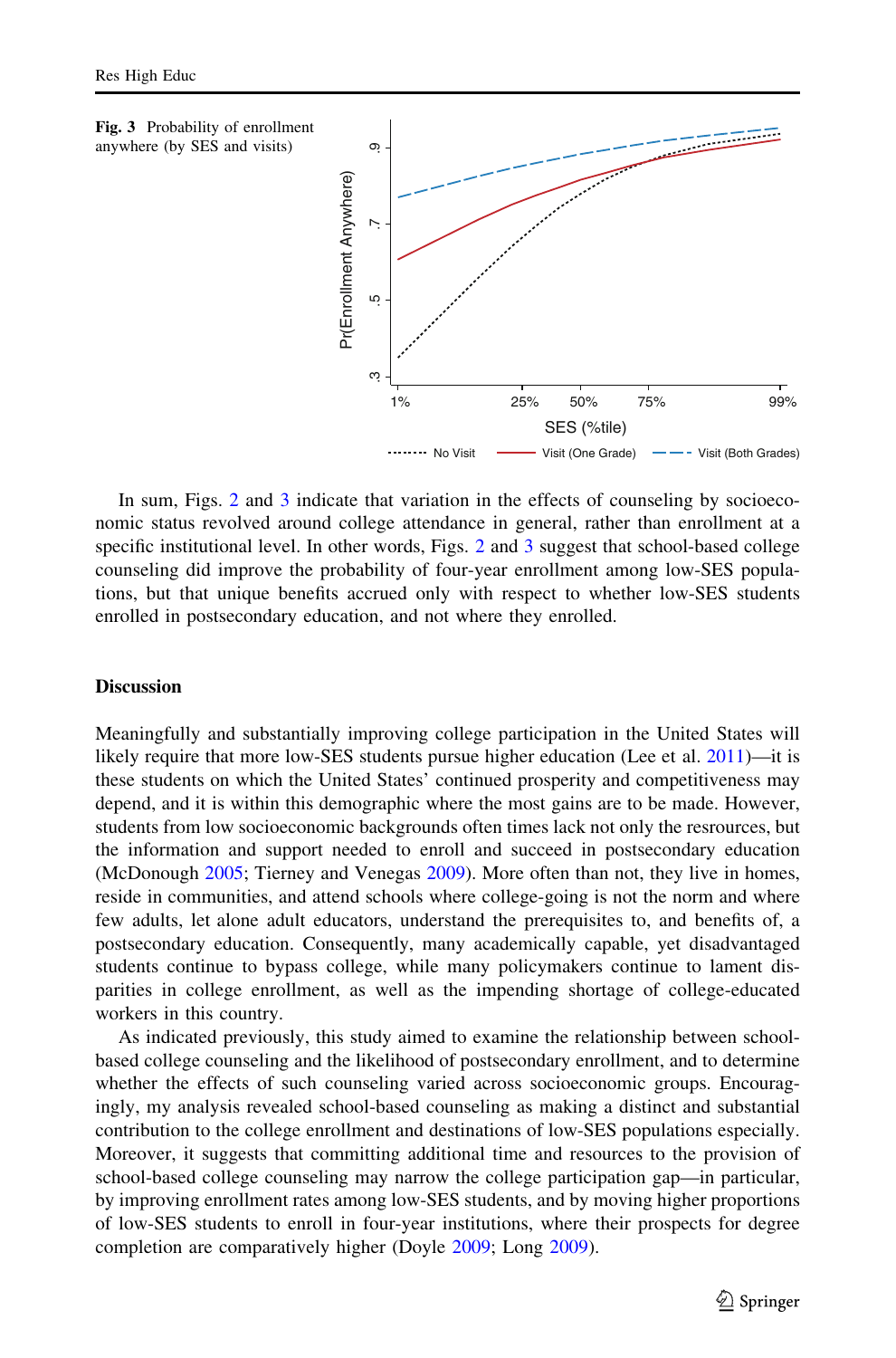More broadly, this study also adds to a growing body of research supporting the important relationship between school personnel, disadvantaged students, and postsecondary choice (Engberg and Wolniak [2010;](#page-20-0) McDonough [1997](#page-21-0); Perna [2006](#page-22-0))—identifying school counselors as a central and potentially indispensable link in the college-going process for low-SES populations and to which low-SES students may connect for college guidance. Furthermore, it reaffirms what theories of human and social capital intimate: that when given the time and opportunity, school counselors can connect low-SES and other disadvantaged students to the individuals and resources needed for college transition (Kim and Schneider [2005;](#page-21-0) Plank and Jordan [2001](#page-22-0)).

In their role as educator, academic advisor, and intermediary between secondary and postsecondary institutions, school counselors are uniquely situated to guide students through an increasingly complex college application process (Bryan et al. [2011](#page-19-0)), as this study suggests; however, in order to actually ''bridge'' low-SES students to postsecondary education, and especially to institutions that are commensurate with their credentials and talents, school counselors must be able to effectively and sufficiently engage in postsecondary planning.

Unfortunately, there is a growing body of evidence suggesting that counselors possess neither time nor the skills needed to adequately facilitate college transition, especially for low-SES students. While low-SES students are more reliant on high school personnel for college-related information (A. Cabrera and La Nasa [2001](#page-19-0); Tomas Rivera Policy Institute [2004\)](#page-23-0), they are less likely to have access to a counselor who is available and prepared to assist in college-related matters (Perna et al. [2008\)](#page-22-0). Often compelled to address the ''more immediate'' needs of their students—which can include needs related to standardized testing, dropout prevention, mental health, sexual health, substance abuse, and domestic violence, among others—many ''low-SES'' counselors can no longer provide adequate college guidance (Venezia and Kirst [2005\)](#page-23-0), and are increasingly divesting themselves of college admissions counseling (Clinedinst et al. [2011](#page-20-0); Rosenbaum et al. [1996](#page-22-0); Perna and Thomas [2009](#page-22-0)).

The move away from college counseling, although pervasive in low-SES high schools, is becoming the norm in more advantaged settings too, and is largely due to the increasingly manifold and ambiguous role of the school counselor (McDonough [2005\)](#page-21-0). Over the past several decades, and as the administrative responsibilities of school have expanded, counselors have been assigned to more job duties that are unrelated to their training and intended purpose (American School Counslor Association [2005\)](#page-19-0), such as scheduling, proctoring, hall monitoring and various discipline-related tasks (Beesley [2004;](#page-19-0) Leuwerke, Walker, and Shi [2009\)](#page-21-0)—a trend that many believe will continue, given that counselors have not sufficiently demonstrated their professional impact (Baker [2001;](#page-19-0) Beesley [2004;](#page-19-0) House and Hayes [2002\)](#page-21-0).

In response to the curtailment of school-based college counseling, more advantaged students have sought ''outside'' assistance, and have increasingly relied on a burgeoning industry of private counselors to secure their place in the most selective and affluent tiers of an increasingly stratified postsecondary system (Espenshade and Radford [2009;](#page-20-0) McDonough et al. [1997\)](#page-21-0). Consequently, gaps in college-related information, resources and support are being compounded, as are the disadvantages that low-SES students face with respect to their educational and professional advancement.

Regrettably, neither educators nor policymakers have given much priority to addressing these disparities, or to improving the training and availability of school-based college counselors. Currently, only 25 % of high schools require their counselors to complete professional development in college advising (Clinedinst et al. [2011\)](#page-20-0), while less than 10 % of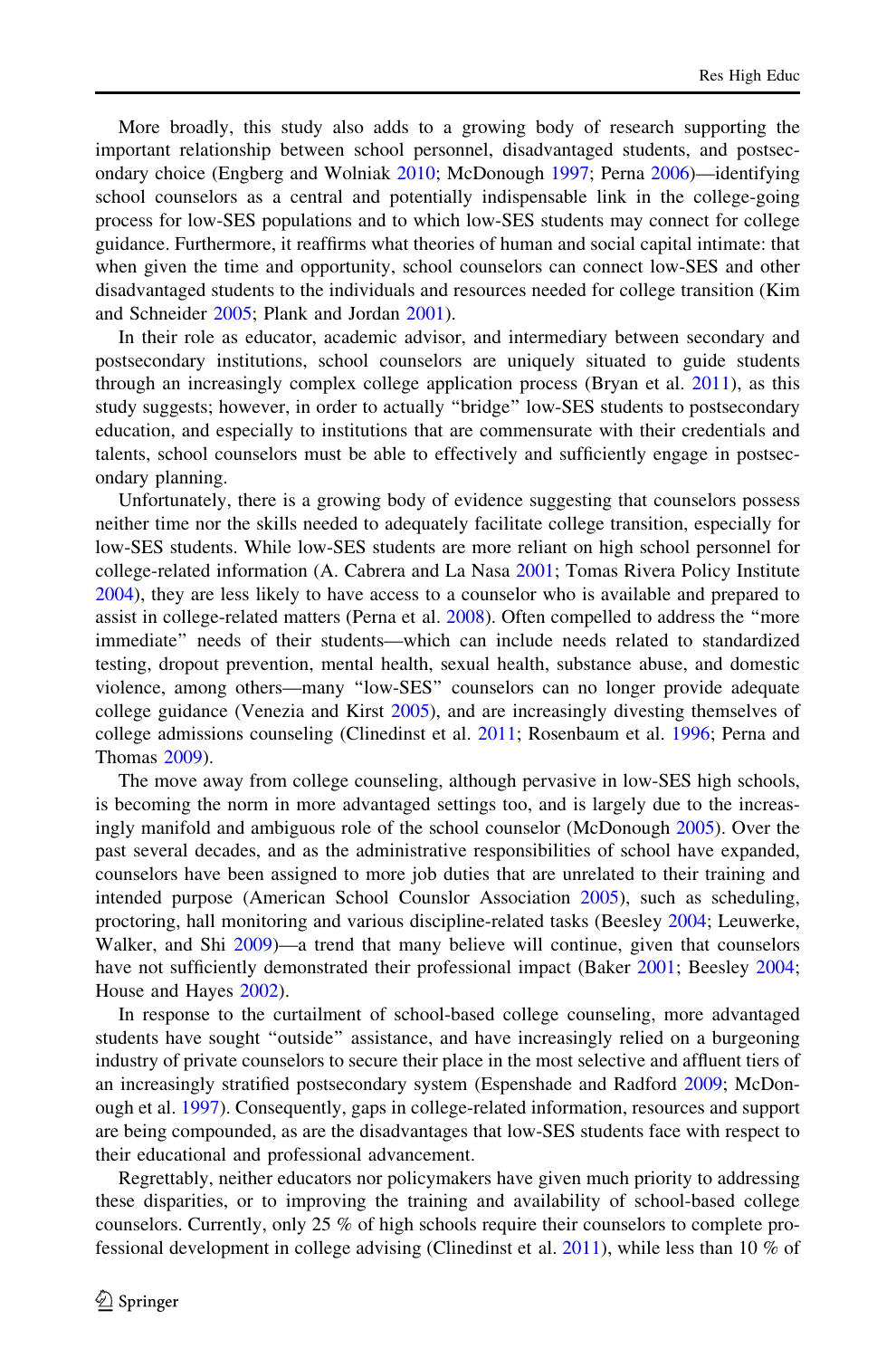<span id="page-18-0"></span>counselor education/training programs offer coursework or practica devoted to college admissions and/or financial aid advising (National Association of College Admission Counseling [2004](#page-21-0); Savitz-Romero [2012\)](#page-22-0). At present, the condition of school counselors and college guidance in America's high schools is not an issue of importance on any major policy agenda, and is consistently absent from national- and state-level discussions on education reform (Bridgeland and Bruce [2011;](#page-19-0) McDonough [2005\)](#page-21-0). Only California has recently committed to the expansion of school counseling services, and that was to reduce outrageously high student-to-counselor ratios within the state (960-to-1, on average). In 2006, California legislators allocated 200 million dollars to the establishment of the Middle and High School Supplemental School Counseling Program (MHSSCP)—an initiative that was aimed at improving college and career guidance specifically, and which resulted in a 10 % increase in the number of students applying to postsecondary institutions (Rowell et al. [2008](#page-22-0)). Since MHSSCP, no other states have attempted to expand school counseling services.

The lack of legislative attention devoted to school-based college counseling may stem from the fact that, as mentioned previously, research has not adequately established the effectiveness of school counselors (Dahir and Stone [2009;](#page-20-0) Gysbers [2004\)](#page-20-0), and in particular, their ability to aid the postsecondary planning of students (Bryan et al. [2011](#page-19-0)). Moreover, while research has demonstrated that increased educational attainment among low-SES populations is integral to sustained growth and competitiveness (Matthews [2012](#page-21-0); Nichols [2011\)](#page-21-0), there has been a lack of empirical evidence supporting a positive relationship between school-based college counseling and the college participation of low-SES students in particular—until now. The results highlighted above suggest that counselors can improve the postsecondary prospects of this underserved student population, perhaps in spite of their current job role. Ideally, this study will give policymakers impetus to increase the number of school-based college counselors and/or provide school-based college counselors with the training and flexibility they need to adequately engage in postsecondary planning.

Equally important is the hope that this study encourages further research on how schools can more competently and more effectively advise students on the college admissions and financial aid processes. While this study was able to uncover the potential benefits of counseling in general, the variables and data on which it relies prevent analysis of what elements of a counselor's background, and what advising activities in particular, have the greatest influence on postsecondary enrollment. As such, recommendations for future research include quantitatively and/or qualitatively exploring how school counselors encourage college enrollment and choice, as well as assessing the ''college knowledge'' and professional development needs of school-based counselors—who, for better or worse, are the professionals currently and primarily responsible for facilitating postsecondary transition.

Acknowledgments This research was supported by a grant from the American Educational Research Association which receives funds for its ''AERA Grants Program'' from the National Science Foundation under Grant #DRL-0941014. Opinions reflect those of the author and do not necessarily reflect those of the granting agencies. The author gratefully acknowledges the support and suggestions of James Hearn, Erik Ness, Manuel González Canché, Sheila Slaughter, Michael Trivette, the editor, anonymous reviewers and the Abington School District (PA).

## **References**

Adelman, C. (2006). The toolbox revisited: Paths to degree completion from high school through college. Washington, DC: U.S. Department of Education.

Allison, P. (2000). Multiple imputation for missing data: A cautionary tale. Sociological Methods and Research, 28(3), 301–309.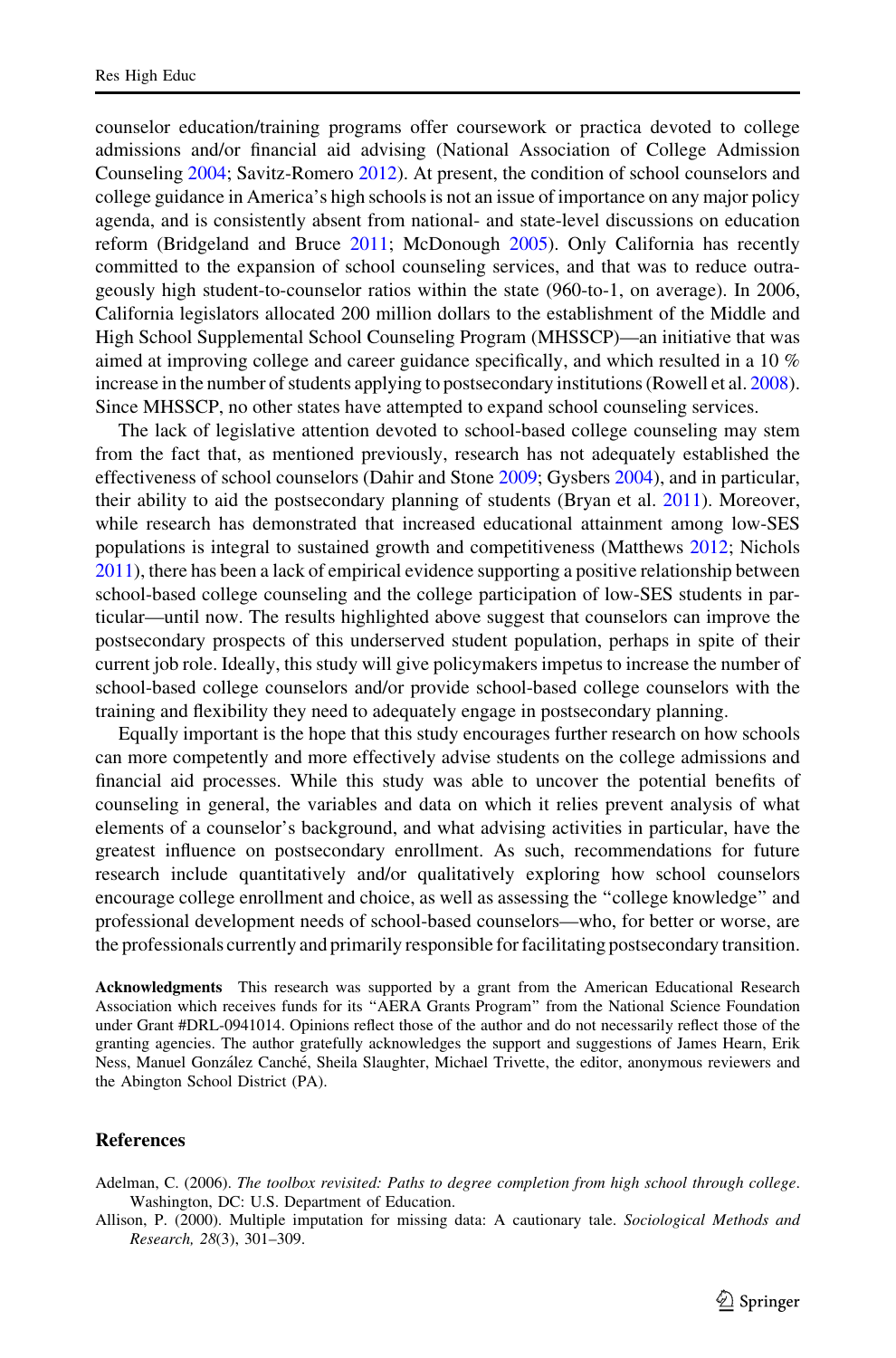<span id="page-19-0"></span>Allison, P. (2002). *Missing data*. Thousand Oaks, CA: Sage.

- Allison, P. (2012). Handling missing data by maximum likelihood. Haverford, PA: Sage. (Presented at the SAS Global Forum).
- Alon, S., & Tienda, M. (2007). Diversity, opportunity and the shifting meritocracy in higher education. American Sociological Review, 78(4), 294–315.
- American School Counslor Association. (2005). The ASCA National Model: A Framework for School Counseling Programs. Alexandria, VA.
- Attewell, P., & Domina, T. (2008). Raising the bar: Curricular intensity and academic performance. Educational Evaluation and Policy Analysis, 30(1), 51–71.
- Aud, S., KewalRamani, A., & Frolich, L. (2011). America's youth: Transitions into adulthood (NCES 2012-026). Washington, DC: U.S. Department of Education, National Center for Education Statistics.
- Avery, C., & Kane, T. J. (2004). Student perceptions of college opportunities. The Boston COACH program. In C. Hoxby (Ed.), College choices: The economics of where to go, when to go, and how to pay for it (pp. 355–394). University of Chicago Press.
- Baker, S. (2001). Reflections on forty years in the school counseling profession: Is the glass half full or half empty? Professional School Counseling, 5(2), 75–83.
- Baraldi, A., & Enders, C. (2010). An introduction to modern missing data analyses. Journal of School Psychology, 48(1), 5–37.
- Battistin, E., & Chesher, A. (2004). The impact of measurement error on evaluation methods based on strong ignorability. London: Institute for Fiscal Studies.
- Beattie, I. (2002). Are all adolescent econometricians created equal? Racial, class, and gender differences in college enrollment. Sociology of Education, 75(1), 19–43.
- Becker, G. (1993). Human capital: A theoretical and empirical analysis, with special reference to education. Chicago, IL: University of Chicago Press.
- Beesley, D. (2004). Teachers' perceptions of school counselor effectiveness: Collaborating for student success. Education, 125(2), 259.
- Bettinger, E., Long, B., Oreopoulos, P., & Sanbonmatsu, L. (2009). The role of simplification and information in college decisions: Results from the H&R Block FAFSA experiment (NBER Working Paper No. 15361). Cambridge, MA: National Bureau of Economic Research.
- Blackwell, M., Iacus, S., King, G., & Porro, G. (2009). cem: Coarsened exact matching in stata. Stata Journal, 9(4), 524–546.
- Bourdieu, P., & Passeron, J. (1977). Reproduction in education, society and culture. London: Sage Publications.
- Bourdieu, P., & Wacquant, L. (1992). An invitation to reflexive sociology. Chicago: University of Chicago Press.
- Bozick, R., & DeLuca, S. (2005). Better late than never? Delayed enrollment in the high school to college transition. Social Forces, 84, 531–554.
- Bridgeland, J., & Bruce, M. (2011). 2011 National Survey of School Counselors: Counseling at a Crossroads. Washington, DC: The College Board National Office for School Counselor Advocacy.
- Brown, D., & Trusty, J. (2005). School counselors, comprehensive school counseling programs, and academic achievement: Are school counselors promising more than they can deliver?. Professional School Counseling, 9(1), 1–8.
- Bryan, J., Holcomb, C., Moore, C., & Day, N. (2011). School counselors as social capital: The effects of high school college counseling on college application rates. Journal of Counseling and Development, 89, 190–199.
- Cabrera, A. (1994). Logistic regression analysis in higher education: An applied perspective. In J. C. Smart (Ed.), Higher education: Handbook of theory and research (Vol. 10, pp. 225-256). New York: Agathon Press.
- Cabrera, A., & La Nasa, S. (2001). On the path to college: Three critical tasks facing America's disadvantaged. Research in Higher Education, 42(2), 119–149.
- Carnevale, A., & Strohl, J. (2010). How increasing access is increasing inequality in postsecondary education. In R. Kahlenberg (Ed.), Rewarding the Strivers: Helping Low Income Students Succeed In College (pp. 225-256). New York: Century Foundation.
- Catsiapis, G. (1987). A model of educaional investment decisions. Review of Economics and Statistics, 69, 33–41.
- Cheng, S., & Long, J. (2007). Testing for IIA in the multinomial logit model. Sociological Methods & Research, 35(4), 583–600.
- Choy, S. (2001). Students whose parents did not go to college: Postsecondary access, persistence,and attainment (NCES 2001-126). Washington, DC: U.S. Department of Education.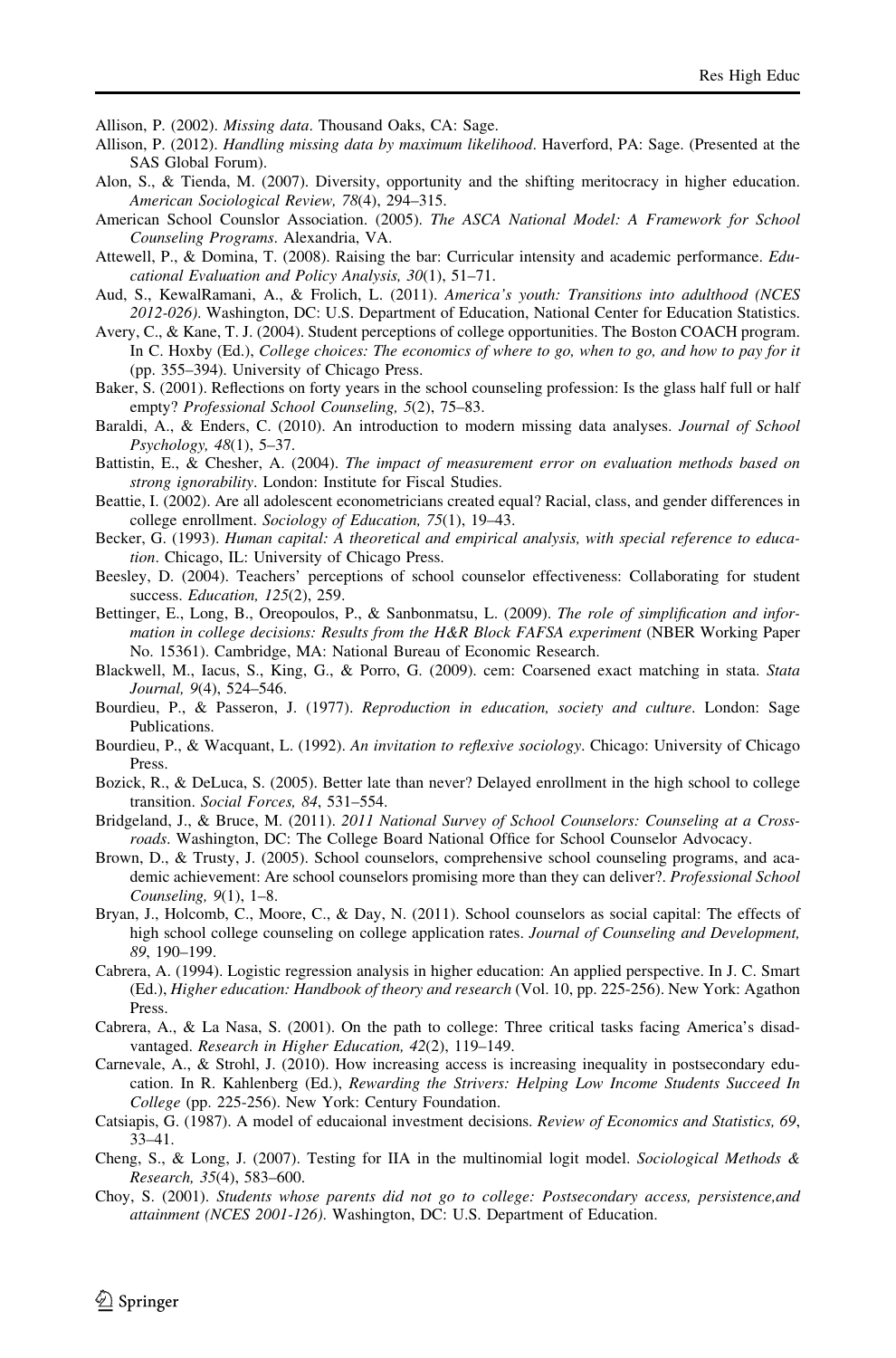- <span id="page-20-0"></span>Clinedinst, M., Hurley, S., & Hawkins, D. (2011). State of college admission 2011. Washington, DC: National Association for College Admission.
- Coleman, J., & Hoffer, T. (1987). Public and private high schools: The impact of communities. New York, NY: Basic Books.
- Coleman, J. C. (1988). Social capital in the creation of human capital. American Journal of Sociology, 94, 95–120.
- Conley, D. (2005). College knowledge: What it really takes for students to succeed and what we can do to get them ready. San Francisco: Jossey-Bass.
- Dahir, C. (2004). Supporting a nation of learners: The role of school counseling in educational reform. Journal of Counseling & Development, 82(3), 344–353.
- Deil-Amen, R. & Tevis, T.L. (2010). Circumscribed agency: The relevance of standardized college entrance exams for low-SES high school students. The Review of Higher Education, 33(2), 141–175.
- DesJardins, S., & Toutkoushian, R. (2005). Are students really rational? The development of rational thought and its application to student choice. In J. C. Smart (Ed.), *Higher Education: Handbook of* Theory and Research (Vol. 20, pp. 191-240). Dordrecht, The Netherlands: Kluwer Academic Publishers.
- Doyle, W. (2009). The effect of community college enrollment on bachelor's degree completion. *Economics* of Education Review, 28(2), 199–206.
- Eccles, J., Vida, M., & Barber, B. (2004). The relation of early adolescents' college plans and both academic ability and task value beliefs to subsequent college enrollment. Journal of Early Adolescence, 24, 63–77.
- Elwood, D., & Kane, T. (2000). Who is getting a college education? Family background and growing gaps in enrollment. In S. Danziger & J. Waldfogel (Eds.), Securing the Future (pp. 283-324). New York: Russel Sage Foundation.
- Enders, C. (2001). The impact of nonnormality of full information maximum likelihood estimation for structural equation models with missing data. Psychological Methods, 6(4), 352–370.
- Enders, C. (2010). Applied missing data analysis. New York: The Guilford Press.
- Engberg, M., & Wolniak, G. (2010). Examining the effects of high school context on postsecondary enrollment. *Research in Higher Education*, 51(2), 132–153.
- Espenshade, T., & Radford, A. (2009). No longer separate, not yet equal: Race and class in elite college admission and campus life. Princeton, NJ: Princeton University Press.
- Freeman, K. (1997). Increasing African Americans participation in higher education: African American high school student perspectives. Journal of Higher Education, 68(5), 523–550.
- Glick, J., & White, M. (2004). Postsecondary school participation of immigrant and native youth: The role of familial resources and educational expectations. Social Science Research, 33(2), 272–299.
- Goldrick-Rab, S. (2006). Following their every move: How social class shapes postsecondary pathways. Sociology of Education, 79, 61–79.
- Granovetter, M. (1973). The strength of the weak ties. American Journal of Sociology, 78, 1360–1380.
- Granovetter, M. (1983). The strength of the Weak Ties: Revisited. Sociological Theory, 1, 201–233.

Greene, W. (2011). *Econometric analysis (7th edition)*. Upper Saddle River, NJ: Prentice Hall.

- Grodsky, E. & Jones, M.T. (2004). Real and imagined barriers to college entry: Perceptions of Cost. Social Science Research, 36, 645–766.
- Gysbers, N. (2004). Comprehensive guidance and counseling programs: The evolution of accountability. Professional School Counseling, 8, 1–14.
- Hausman, J., & McFadden, D. (1984). Specification tests for the multinomial logit model. *Econometrica*: Journal of the Econometric Society, 52(5), 1219–1240.
- Hearn, J. (1991). Academic and nonacademic influences on the college destinations of 1980 high school graduates. Sociology of Education, 63(4), 158–171.
- Heller, D. (1999). The Effects of Tuition and State Financial Aid on Public College Enrollment. The Review of Higher Education, 23, 65–89.
- Hill, L. (2008). School strategies and the 'college-linking' process: Reconsidering the effects of high schools on college enrollment. Sociology of Education, 81(1), 53–76.
- Holcomb-McCoy, C. (2010). Involving low-income parents of color in college-readines activities: An exploratory study. Professional School Counseling, 14(1), 115–124.
- Horn, L., Chen, X., & Chapman, C. (2003). Getting ready to pay for college: What students and their parents know about the cost of college tuition and what they are doing to find out. Washington, DC: US Department of Education.
- Horvat, E. (2001). Understanding equity and access in higher education: The potential contribution of Pierre Bourdieu. In J. C. Smart (Ed.), Higher education: Handbook of theory and research (Vol. 16, pp. 195- 238). New York: Agathon Press.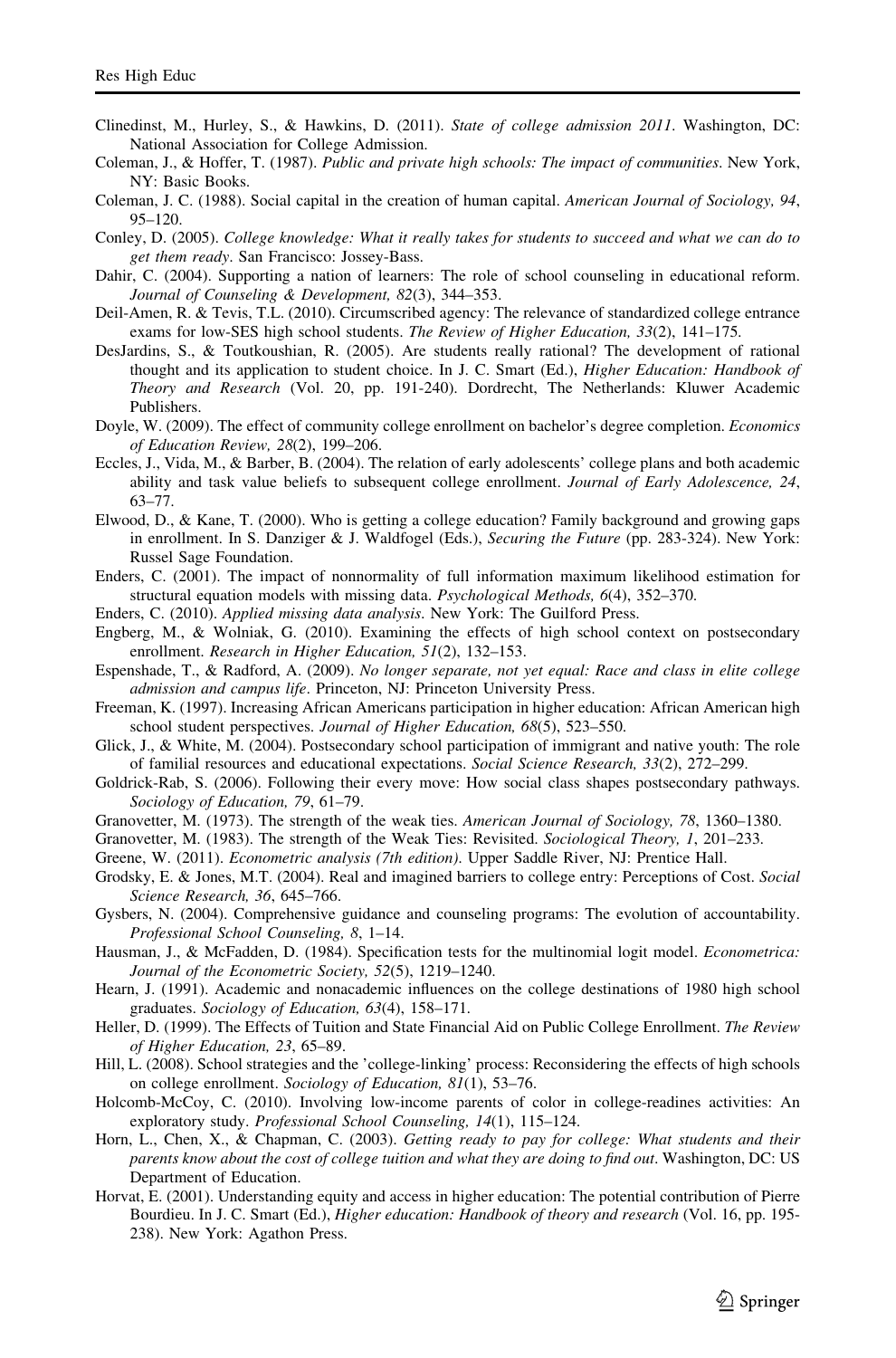<span id="page-21-0"></span>Hosmer, D. W., & Lemeshow, S. (1989). Applied logistic regression. New York: Wiley.

- Hossler, D., & Gallagher, K. (1987). Studying student college choice: A three-phase model and the implications for policymakers. College and University, 62(3), 207–221.
- Hossler, D., Schmit, J., & Vesper, N. (1999). Going to college: How social, economic, and educational factors influence the decisions students make. Baltimore, MD: Johns Hopkins University Press.
- House, R., & Hayes, R. (2002). School counselors: Becoming key players in school reform. Professional School Counseling, 5(4), 249-56.
- Iacus, S., & King, G. (2012). How coarsening simplifies matching-based causal inference theory. (Working Paper (available at [http://gking.harvard.edu/publications\)](http://gking.harvard.edu/publications)).
- Iacus, S., King, G., & Porro, G. (2011). Multivariate matching methods that are monotonic imbalance bounding. Journal of the American Statistical Association, 106(493), 345361.
- Iacus, S., King, G., & Porro, G. (2012). Causal inference without balance checking: Coarsened exact matching. Journal of Political Analysis, 120(1), 1–24.
- Kim, D., & Schneider, B. (2005). Social capital in action: Alignment of parental support in adolescents' transition to postsecondary education. Social Forces, 84(2), 1181–1206.
- King, J. (1996). The decision to go to college. Attitudes and experiences associated with college attendance among low-income students. New York: The College Board.
- Lamont, M., & Lareau, A. (1988). Cultural capital: Allusions, gaps and glissandos in recent theoretical developments. Sociological Theory, 6(2), 153–168.
- Lapan, R., Gysbers, N., & Sun, Y. (1997). The impact of more fully implemented guidance programs on the school experiences of high school students: A statewide evaluation study. Journal of Counseling and Development, 75(4), 292–302.
- Lee, J., Edwards, K., Menson, R., & Rawls, A. (2011). The college completion agenda: 2011 Progress report. New York: The College Board.
- Leuwerke, W., Walker, J., & Shi, Q. (2009). Informing principals: The impact of different types of information on principals' perceptions of professional school counselors. Professional School Counseling, 12(4), 263–271.
- Lin, N. (2001). Social Capital: A Theory of Social Structure and Action. New York, NY: Cambridge University Press.
- Long, J. S. (1997). Regression models for categorical and limited dependent variables (Vol. 7). London: Sage Publications, Inc.
- Long, J., & Freese, J. (2006). Regression models for categorical and limited dependent variables using Stata. College Station, TX: Stata Press.
- Long, B., & Kurlaender, M. (2009). Do community colleges provide a viable pathway to a baccalaureate degree?. Educational Evaluation and Policy Analysis, 31(1), 30–53.
- Luke, D. (2004). Multilevel modeling. Thousand Oaks, CA: Sage.
- Luna De La Rosa, M. (2006). Is opportunity knocking?: Low income students' perceptions of college and financial aid. American Behavioral Scientist, 49(12), 1670–1686.
- Martinez, M., & Klopott, S. (2005). The link between high school reform and college access for low-income and minority youth. Washington, DC: American Youth Policy Forum and Pathways to College Network.
- Matthews, D. (2012). A stronger nation through higher education: How and why Americans must meet a big goal for college attainment. Indianapolis, IN: Lumina Foundation for Education.
- McDonough, P. (1997). Choosing colleges. How social class and schools structure opportunity. Albany, NY: State University of New York Press.
- McDonough, P. (2005). Counseling and college counseling in America's high schools. Alexandria, VA: National Association for College Admissions Counseling.
- McDonough, P., Korn, J., & Yamasaki, E. (1997). Access, equity, and the privatization of college counseling. The Review of Higher Education, 20(3), 297–317.
- McFadden, D. (1973). Conditional logit analysis of qualitative choice behavior. In P. Zarembka (Ed.), Frontiers in Econometrics (pp. 105–142). New York: Academic Press.
- Muhammad, C. (2008). African American students and college choice: A consideration of the role of school counselors. NASSP Bulletin, 92(2), 81–94.
- National Association of College Admissions Counseling. (2004). Findings of the Ad Hoc Committee on Graduate Coursework. Arlington, VA.
- Nichols, A. H. (2011). Developing the 20/20 vision on the 2020 degree attainment goal: The threat of income-based inequality in education. Washington, DC: Pell Institute for the Study of Opportunity in Higher Education.
- Panter, A., & Sterba, S. (2011). Handbook of ethics in quantitative methodology. New York: Routledge.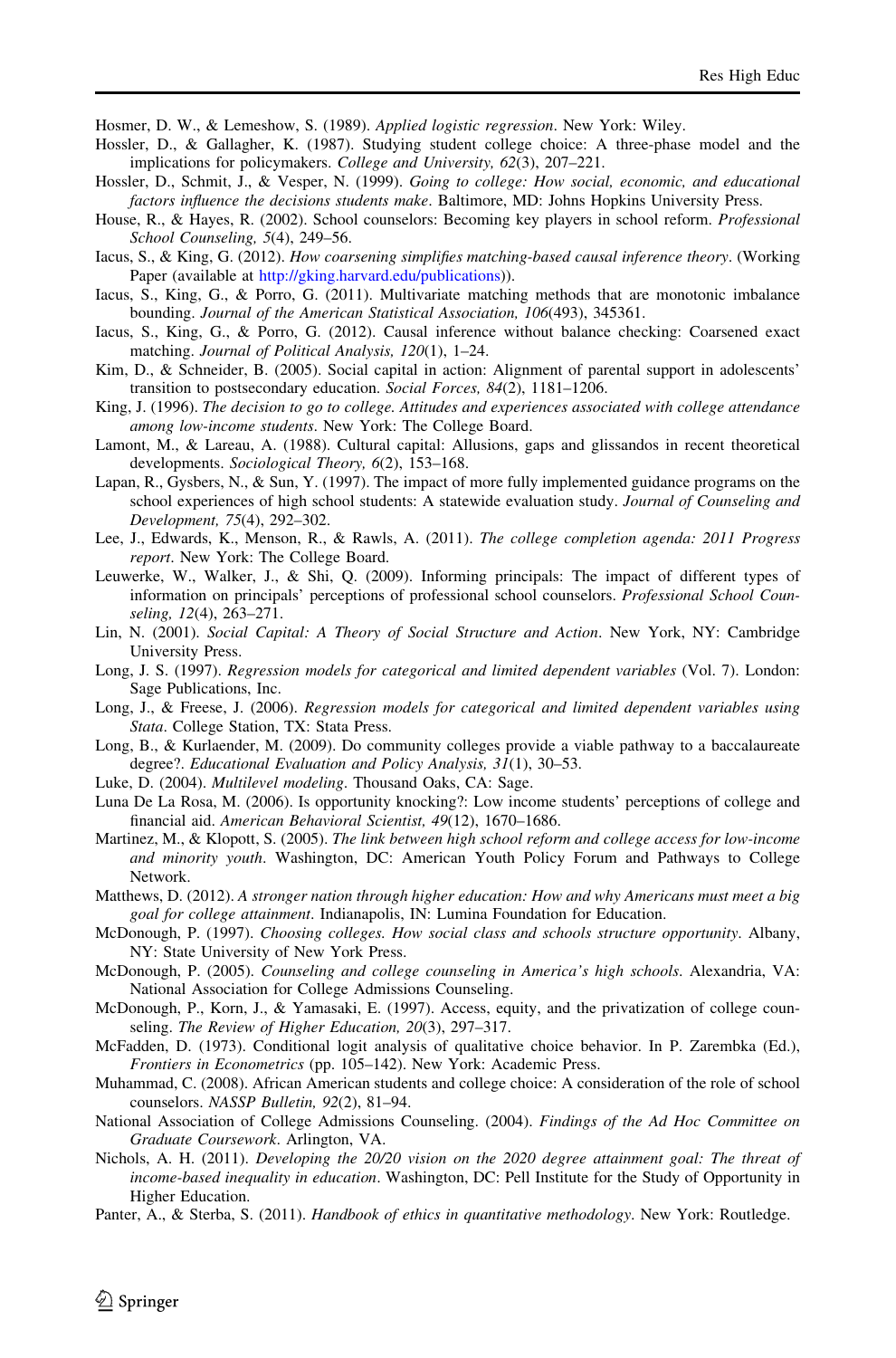- <span id="page-22-0"></span>Paulsen, M. (2001). The economics of human capital and investment in higher education. In M. Paulsen & J. Smart (Eds.), The finance of higher education: Theory, research, policy and practice. (pp. 55–94). New York: Agathon Press.
- Paulsen, M., & St. John, E. (2002). Social class and college costs: Examining the financial nexus between college choice and persistence. Journal of Higher Education, 73(3).
- Perna, L. (2004). Impact of student aid program design, operations, and marketing on the formation of family college-going plans and resulting college-going behaviors of potential students. Boston: The Education Resources Institute, Inc. (TERI).
- Perna, L. (2006). Studying college choice: A proposed conceptual model. In J. C. Smart (Ed.), Higher education: Handbook of theory and research (Vol. 21, pp. 99–157). Boston: Kluwer Academic Publishers.
- Perna, L., Rowan-Kenyon, H., Bell, A., Thomas, S., & Li, C. (2008). A typology of federal and state programs designed to promote college enrollment. The Journal of Higher Education, 79(3), 243–267.
- Perna, L., & Thomas, S. (2009). Barriers to college opportunity the unintended consequences of statemandated testing. Educational Policy, 23(3), 451–479.
- Perna, L., & Titus, M. A. (2005). The relationship between parental involvement as social capital and college enrollment: An examination of racial/ethnic group differences. Journal of Higher Education, 76(5), 485–518.
- Peugh, J., & Enders, C. (2004). Missing data in educational research: A review of reporting practices and suggestions for improvement. Review of educational research, 74(4), 525–556.
- Plank, S., & Jordan, W. (2001). Effects of information, guidance, and actions on postsecondary destinations: A study of talent loss. American Education Research Journal, 38, 947–979.
- Rabe-Hesketh, S., & Skrondal, A. (2006). Multilevel modeling of complex survey data. *Journal of the Royal* Statistical Society, 169, 805–827.
- Raudenbush, S. W., & Bryk, A. S. (2002). Hierarchical linear models: Applications and data analysis methods. Newbury Park, CA: Sage.
- Raykov, T., & Marcoulides, G. (2008). An introduction to applied multivariate analysis. New York: Routledge.
- Raykov, T., & Marcoulides, G. A. (2010). Introduction to psychometric theory. New York: Taylor & Francis.
- Roderick, M., Nagaoka, J., Coca, J., & Moeller, E. (2009). From high school to the future: Making hard work pay off. Chicago, IL: Consortium on Chicago School Research.
- Roodman, D. (2011). Fitting fully observed recursive mixed process models with cmp. The Stata Journal, 11(2), 159–206.
- Rosenbaum, J., Miller, S., & Krei, M. (1996). Gatekeepers in the era of more open gates. American Journal of Education, 104, 257–279.
- Rowan-Kenyon, H., Bell, A., & Perna, L. (2008). Contextual influences on parental involvement in college going: Variations by socioeconomic status. The Journal of Higher Education, 79(5), 564-586.
- Rowan-Kenyon, H., Perna, L., & Swan, A. (2011). Stucturing Opportunity: The role of school context in shaping high school students' occupational aspirations. The Career Development Quarterly, 59, 330–344.
- Rowell, L., Whitson, L., & Thomas, S. (2008). Middle and high school supplemental counseling program: Increased support for student success in California schools. San Diego, CA: California Association of School Counselors and the Center for Student Support Systems.
- Rubin, D. (1996). Multpile imputation after 18+ years. Journal of the American Statistical Association, 91, 473–489.
- Rubin, D. (2006). Matched sampling for causal effects. Cambridge, UK: Cambridge University Press.
- Savitz-Romer, M. (2012). Professional college knowledge: Re-envisioning how we prepare our college readiness workforce. Arlington, VA: National Association for College Admission Counseling.
- Schafer, J., & Graham, J. (2002). Missing data: Our view of the state of the art. Psychological Methods, 7(2), 147–177.
- Small, K., & Hsiao, C. (1985). Multinomial logit specification tests. *International Economic Review*, 26(3), 619–627.
- Stanton-Salazar, R., & Dornbusch, S. (1995). Social capital and the reproduction of inequality: Information networks among mexican-origin high school students. Sociology of Education, 68, 116–135.
- St. John, E. (2003). Refinancing the college dream: Access, equal opportunity, and justice for taxpayers. Baltimore, MD: The Johns Hopkins University Press.
- Thomas, S., & Heck, R. H. (2001). Analysis of large-scale secondary data in higher education research: Potential perils associated with complex sampling designs. Research in Higher Education, 42(5), 517–540.